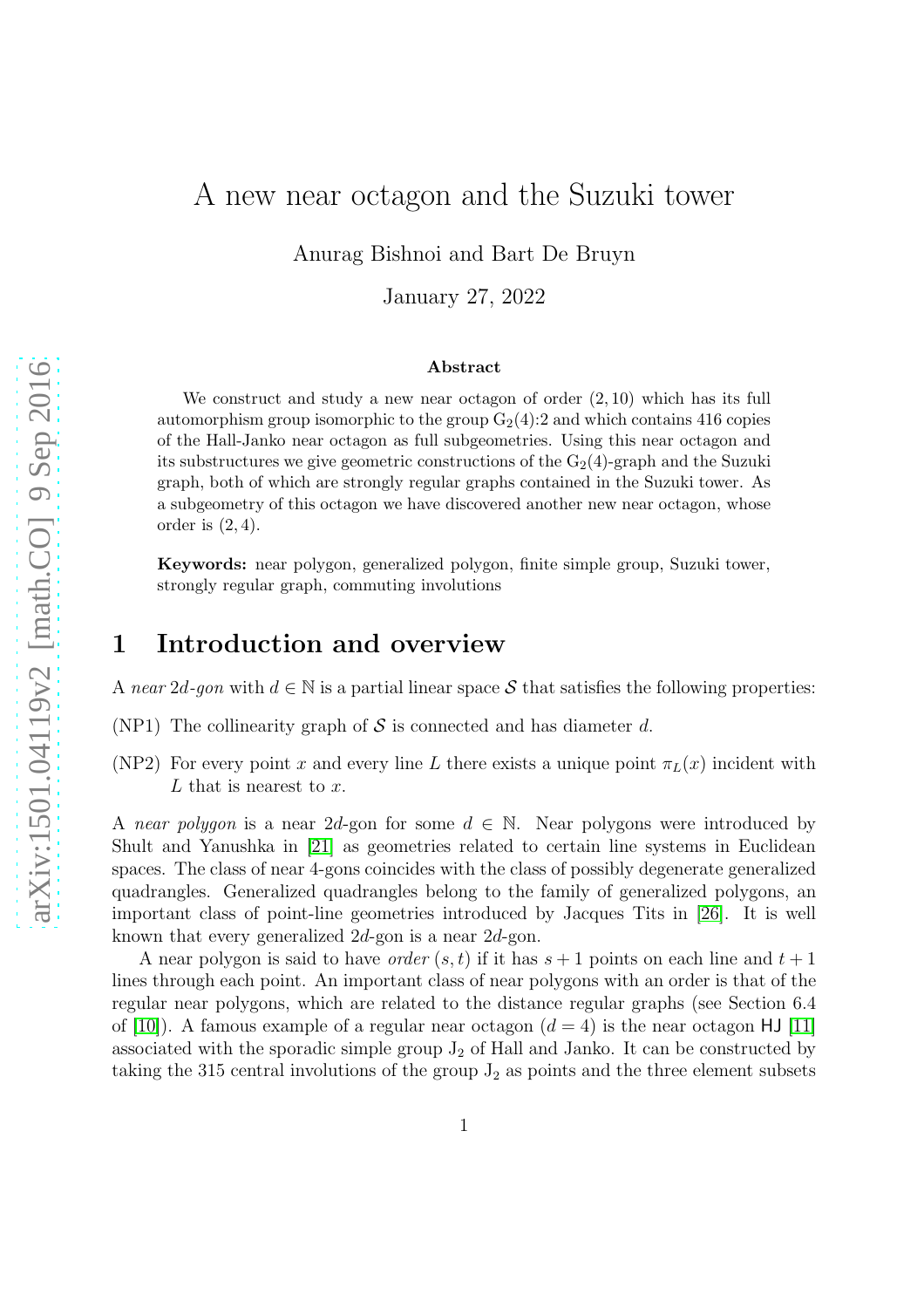${x, y, xy}$  of points where the involutions x and y commute as lines. Therefore, the Hall-Janko near octagon is a *commuting involution graph* of the sporadic simple Hall-Janko group  $J_2$ .

Michio Suzuki (cf. [\[25\]](#page-23-3)) constructed a sequence of five finite simple groups  $G_0, \ldots, G_4$ and five vertex transitive graphs  $\Gamma_0, \ldots, \Gamma_4$  such that for  $i \in \{1, \ldots, 4\}$  the graph  $\Gamma_{i-1}$ is the local graph of  $\Gamma_i$  and the group  $G_i$  is an automorphism group of the graph  $\Gamma_i$ , with vertex stabilizer isomorphic to  $G_{i-1}$ . The largest of these groups was a new sporadic simple group, which is now called Suz. The five simple groups are  $L_3(2) < U_3(3) < J_2 <$  $G_2(4)$  < Suz and the full automorphism group of the graph  $\Gamma_i$  is the split extension of  $G_i$  by the cyclic group of order 2, which is denoted as  $G_i:2$  in the ATLAS notation [\[13\]](#page-23-4). The graph  $\Gamma_0$  is the incidence graph of the unique 2-(7, 4, 2) design (the complementary design of the Fano plane), that is, the quartic vertex transitive co-Heawood graph, and the rest of them are strongly regular graphs having the following parameters  $(v, k, \lambda, \mu)$ :

- $\Gamma_1$ : (36, 14, 4, 6), the U<sub>3</sub>(3)-graph;
- $\Gamma_2$ : (100, 36, 14, 12), the Hall-Janko graph;
- $\Gamma_3$ : (416, 100, 36, 20), the G<sub>2</sub>(4)-graph;
- $\Gamma_4$ : (1782, 416, 100, 96), the Suzuki graph.

These sequences of groups and graphs form what Jacques Tits called the *Suzuki tower*.

In this paper, we associate near polygons  $S_0, \ldots, S_3$  to the Suzuki tower, where for every  $i \in \{1,2,3\}$  the near polygon  $\mathcal{S}_{i-1}$  is a full subgeometry of  $\mathcal{S}_i$ , and for every  $i \in$  $\{0, 1, 2, 3\}$   $S_i$  has the group  $G_i:2$  as its full automorphism group. Moreover, these near polygons can be used to construct all the graphs in the Suzuki tower. The near polygons  $\mathcal{S}_0$ ,  $\mathcal{S}_1$  and  $\mathcal{S}_2$  are already known and they are respectively isomorphic to the dual of the double of the Fano plane, the dual split Cayley hexagon  $H(2)^D$  and the Hall-Janko near octagon HJ. We construct a new near octagon  $\mathcal{G} = \mathcal{S}_3$  of order  $(2, 10)$  as a particular kind of *commuting involution graph* of the group  $G_2(4):2$ .

<span id="page-1-0"></span>**Theorem 1.1.** *The point-line geometry*  $\mathcal{G} = (\mathcal{P}, \mathcal{L})$  *formed by taking*  $\mathcal{P}$  *as the conjugacy class of* 4095 *central involutions of the group*  $G = G_2(4)$ :2 *and lines as the three element subsets*  $\{x, y, xy\}$  *of* P *formed by taking those commuting involutions* x, y in P that satisfy  $[G: N_G(\langle x, y \rangle)] \in \{1365, 13650\}$ *, is a near octagon of order*  $(2, 10)$  *with*  $G_2(4):2$  *as its full automorphism group. The set*  $S^*$  *of lines*  $\{x, y, xy\}$  *with*  $[G: N_G(\langle x, y \rangle)] = 1365$  *is a line spread of this geometry. Moreover, this near octagon contains precisely* 416 *suboctagons isomorphic to the Hall-Janko octagon as full subgeometries.*

We note that some other geometries (usually of rank higher than 2) related to the Suzuki tower have been studied in the literature as well [\[18,](#page-23-5) [22,](#page-23-6) [17\]](#page-23-7), but to our knowledge none of them include our near octagon  $\mathcal{G}$ . On the elements of the line spread  $S^*$  of  $\mathcal{G}$ , a generalized hexagon can be defined as part (1) of the following result shows.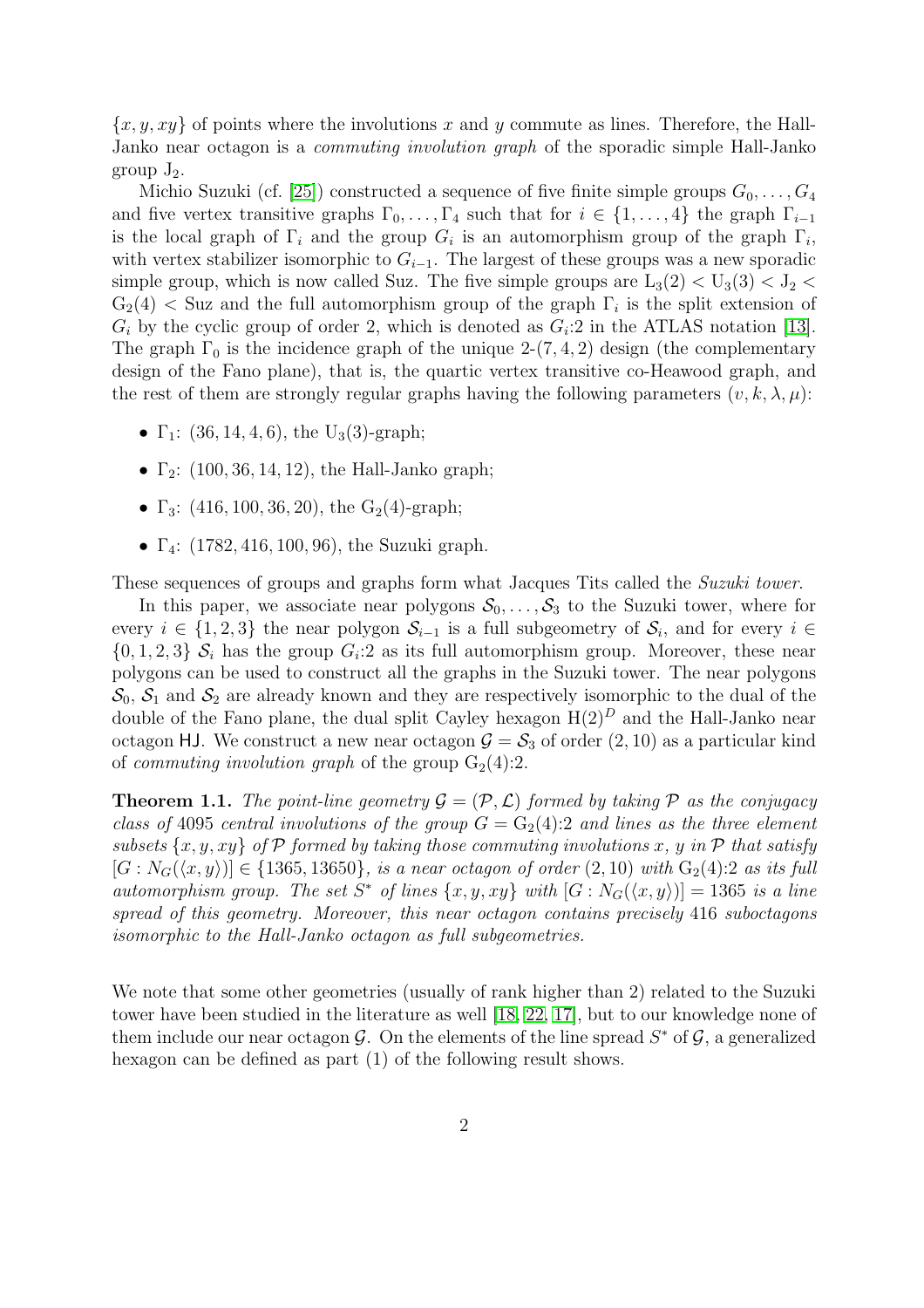- Theorem 1.2. (1) *Let* Q<sup>∗</sup> *denote the set of all subgeometries of* G *isomorphic to the generalized quadrangle* W(2) *(the so-called quads of* G*). Then the point-line geometry with point set* S ∗ *, line set* Q<sup>∗</sup> *and natural incidence relation (set containment) is isomorphic to the dual split Cayley hexagon*  $H(4)^D$ .
	- (2) Let  $S \subseteq S^*$  and  $\mathcal{Q} \subseteq \mathcal{Q}^*$  such that  $(S, \mathcal{Q})$  is a full subgeometry of  $(S^*, \mathcal{Q}^*) \cong H(4)^D$ *that is a generalized hexagon of order* (4, 1)*. Let* P ′ *denote the set of points incident* with a line of S and  $\mathcal{L}'$  the set of lines incident with a quad of  $\mathcal{Q}$ . Then  $\mathcal{G}' = (\mathcal{P}', \mathcal{L}')$ *is a full subgeometry of*  $\mathcal{G} = (\mathcal{P}, \mathcal{L})$  *that is a near octagon of order*  $(2, 4)$ *.*

The near octagon  $\mathcal{G}'$  of order  $(2, 4)$  defined in Theorem 1.2(2) is in fact also a new near octagon. From its construction it follows that  $\mathcal{G}'$  has 315 points and 525 lines. In [\[15\]](#page-23-8), De Wispelaere and Van Maldeghem showed that the point-line dual of HJ has a full embedding in the split Cayley hexagon H(4). By making use of the fact that  $(S^*, \mathcal{Q}^*) \cong H(4)^D$ , we will give another proof for this fact (see Lemma [4.16\)](#page-13-0).

Our remaining results are regarding constructions of the two largest graphs contained in the Suzuki tower using the near polygon  $G$  and its subgeometries.

<span id="page-2-0"></span>**Theorem 1.3.** The graph defined by taking those suboctagons of the  $G_2(4)$ -near octagon  $\mathcal G$ *that are isomorphic to the Hall-Janko near octagon as vertices and adjacency as intersection in a subhexagon isomorphic to the dual split Cayley hexagon of order* 2*, is isomorphic to the*  $G_2(4)$ *-graph.* 

<span id="page-2-1"></span>Theorem 1.4. *Define a graph as follows:*

- *take the elements of*  $\{\infty\}$ , A and B as vertices, where  $\infty$  *is just a symbol*, A *is the* set of all Hall-Janko suboctagons of the near octagon  $G$  and  $B$  is the line spread  $S^*$ *of* G*;*
- *join* ∞ *to all vertices in* A*, join two distinct vertices of* A *if the corresponding suboctagons intersect in a subhexagon isomorphic to*  $H(2)^D$ *, join a vertex of* A *to all the vertices in* B *that correspond to a line intersecting the suboctagon, join two vertices in* B *if the corresponding lines are at distance* 2 *from each other in the near octagon.*

*Then this graph is isomorphic to the Suzuki graph.*

### Remarks.

(1) The main result of the present paper is the construction of two point-transitive near octagons, one of order  $(2, 10)$  and another one of order  $(2, 4)$  which occurs as full subgeometry of the former. In general, it is hard to construct new "nice near polygons", for example point-transitive near polygons which are not bipartite graphs. Besides some infinite families (the most recent one being discovered around 15 years ago [\[14\]](#page-23-9)), there are also some examples related to sporadic simple groups which were discovered around 1980 [\[1,](#page-22-1) [9,](#page-22-2) [11,](#page-23-2) [21\]](#page-23-0).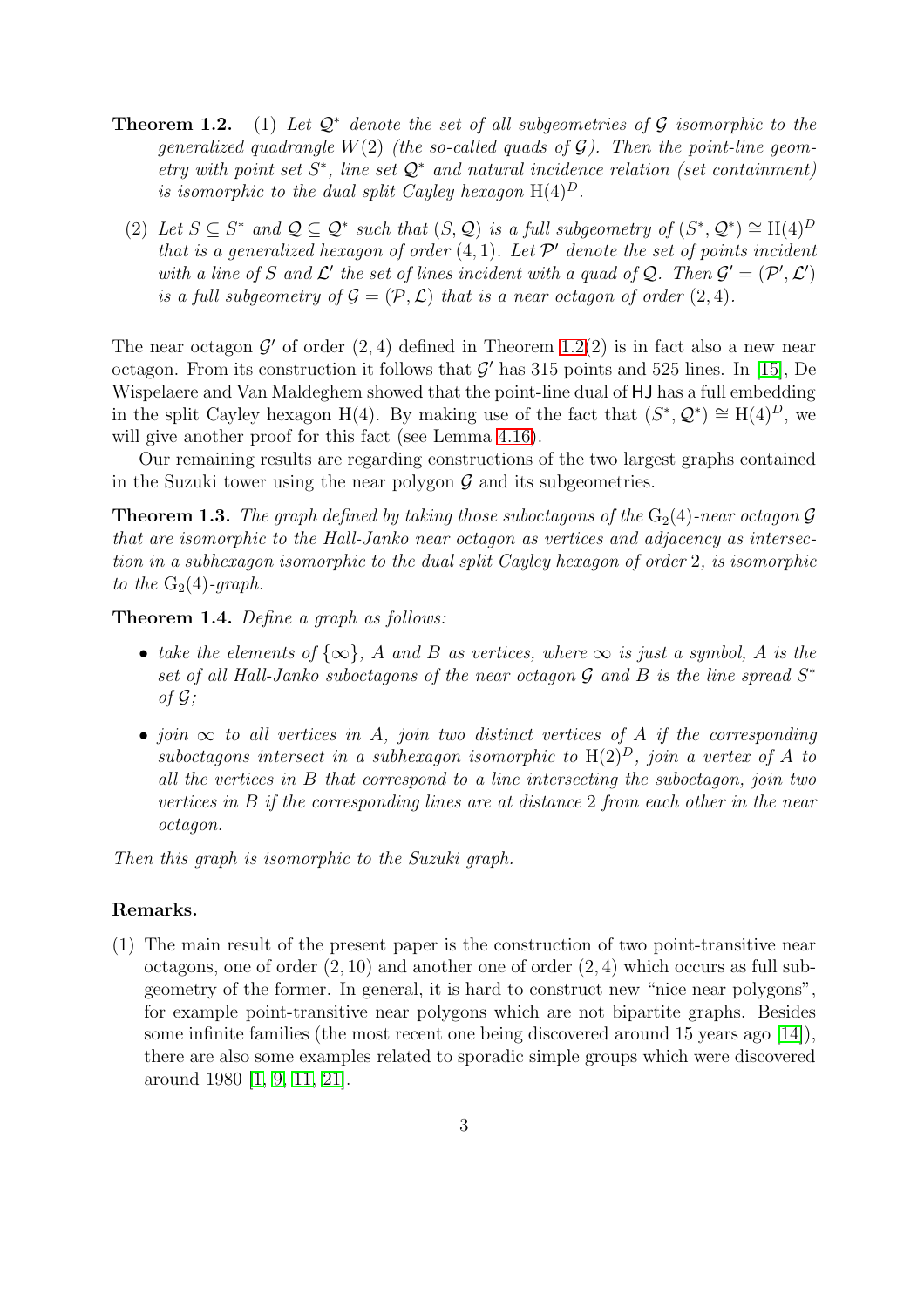- (2) We do not know whether there is a near polygon corresponding to Suz, but certainly the involution geometry of Suz studied in [\[27,](#page-23-10) [2\]](#page-22-3) is not a near polygon. We can directly see from the suborbit diagram [\[2,](#page-22-3) Fig. 1] that there are point-line pairs  $(p, L)$  where each point of  $L$  is at the same distance from  $p$ . However, this involution geometry is a near 9-gon in the sense of [\[10,](#page-22-0) Sec. 6.4]. Similarly the involution geometry of the Conway group  $Co<sub>1</sub>$  [\[3,](#page-22-4) Fig. 1], which contains Suz, is a near 11-gon.
- (3) It was pointed out to us by one of the referees of the follow up paper [\[6\]](#page-22-5) that the new near octagon  $\mathcal G$  can be found in the second layer of the three fold cover of the Suzuki graph discovered by Soicher [\[23\]](#page-23-11) (see Remark 1.4 of [\[6\]](#page-22-5)). In [\[7\]](#page-22-6) we will show that the near octagon  $\mathcal{G}'$  can also be found in the second layer of another graph discovered by Soicher in [\[23\]](#page-23-11), namely a three fold cover of the unique strongly regular graph with parameters  $(v, k, \lambda, \mu) = (162, 56, 10, 24).$
- (4) The structure of both  $G$  and  $G'$  around a fixed point can be described by a diagram (like in Figure [1,](#page-6-0) with possible different numbers around the big nodes). In [\[7\]](#page-22-6), we also give a common treatment for those near octagons whose local structure is described by such a diagram.

Our paper is organized as follows. In Section [3,](#page-5-0) we prove that  $\mathcal G$  is a near octagon and discuss the local structure of  $G$  with respect to a fixed point. This structure will be described by means of a so-called suborbit diagram. In Section [4](#page-7-0) we prove several geometrical properties of  $\mathcal{G}$ . The properties related to the line spread  $S^*$  and the quads of  $G$  are discussed in Subsection [4.1](#page-7-1) where we also prove Theorem 1.2. In Subsection [4.2](#page-12-0) we classify all suboctagons of  $G$  that are isomorphic to the Hall-Janko near octagon  $HJ$ , and in Subsection [4.3](#page-16-0) we determine the full automorphism group of  $\mathcal{G}$ , hereby completing the proof of Theorem [1.1.](#page-1-0) With the help of the derived geometrical properties we then prove Theorems [1.3](#page-2-0) and [1.4](#page-2-1) in Section [5.](#page-17-0)

Our initial explorations of the properties of the new near octagon happened in a (computer) model for  $G$  which was quite different from the one given in Theorem [1.1.](#page-1-0) We first constructed the new near octagon as a subgeometry of the so-called *valuation geometry* of HJ. Examination of the properties<sup>[1](#page-3-0)</sup> of this new near octagon showed that the full automorphism group was most likely isomorphic to  $G_2(4):2$ . Looking for a model of  $\mathcal G$  in the same spirit as the model for HJ (using involutions) was successful and ultimately resulted in the (more symmetric) description given in Theorem [1.1.](#page-1-0) In appendix [A,](#page-20-0) we discuss the first model we had for this new near octagon, and show that it is indeed isomorphic to the model presented in Theorem [1.1.](#page-1-0)

<span id="page-3-0"></span><sup>1</sup>Among other things, we computed the full automorphism group with the aid of SAGE [\[24\]](#page-23-12), and checked that its derived subgroup is a simple group of order  $|G_2(4)|$  that has index 2 in the full automorphism group, see [\[5\]](#page-22-7).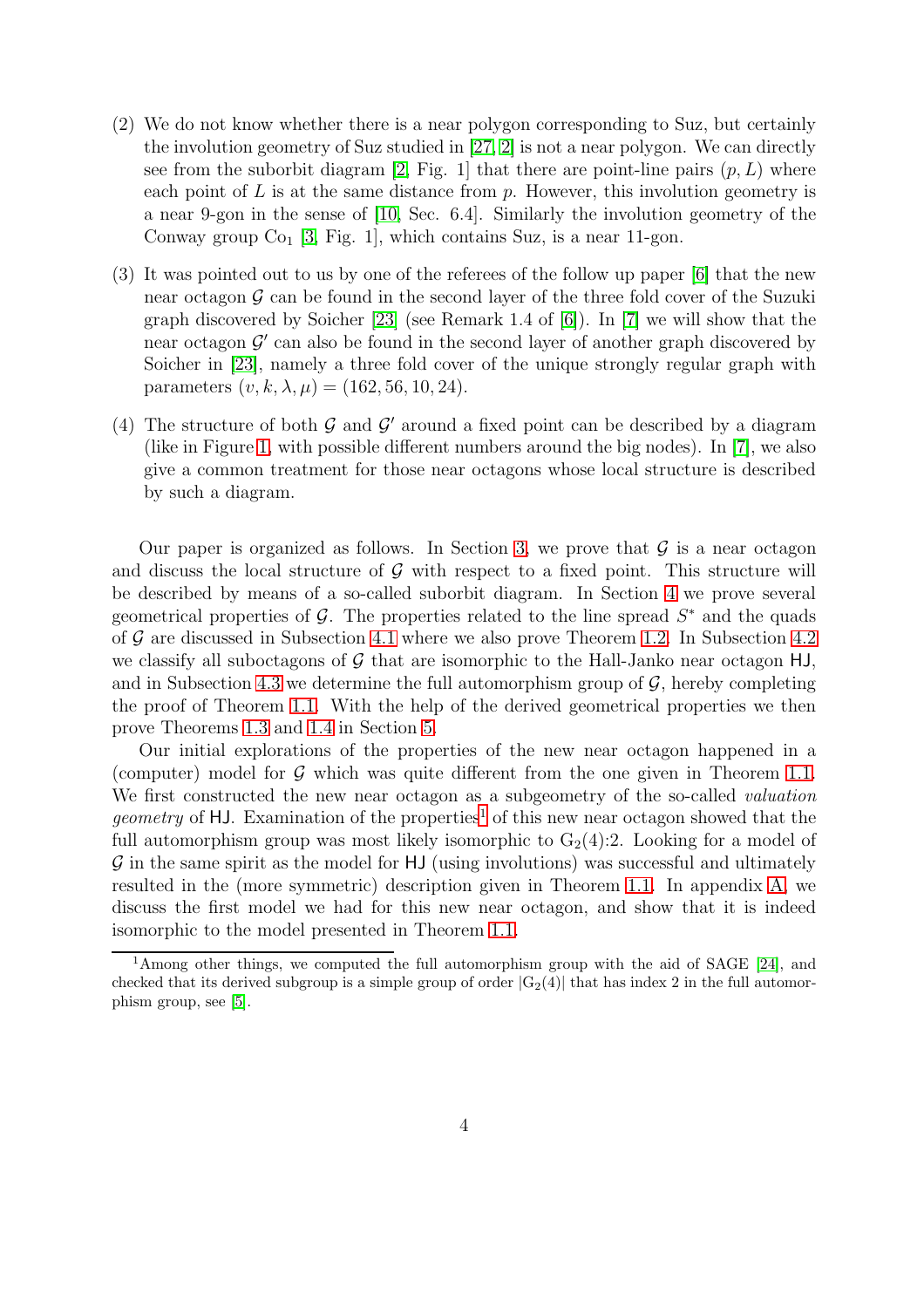# 2 Preliminaries

A *point-line geometry* S is a triple  $(\mathcal{P}, \mathcal{L}, \mathcal{I})$ , where P is the non-empty point set,  $\mathcal{L}$  is the line set and  $\mathcal{I} \subseteq \mathcal{P} \times \mathcal{L}$  is the incidence relation. S is called a *partial linear space* if any pair of distinct points is incident with at most one line. In this case we may identify each line with the subset of points it is incident with and replace  $\mathcal I$  with set inclusion. By abuse of notation, we then denote S by  $(\mathcal{P}, \mathcal{L})$ . The distance between two points  $x_1$ and  $x_2$  of a point-line geometry  $S$  will always be measured in its collinearity graph. This distance will be denoted by  $d_{\mathcal{S}}(x_1, x_1)$ , or shortly by  $d(x_1, x_2)$  if no confusion could arise. If Γ is the collinearity graph of a geometry S, x a point of S and  $i \in \mathbb{N}$ , then  $\Gamma_i(x)$  denotes the set of points of S at distance i from x. If  $X_1$  and  $X_2$  are two nonempty sets of points, then  $d(X_1, X_2)$  denotes the minimal distance between a point of  $X_1$  and a point of  $X_2$ . If X is a nonempty set of points and  $i \in \mathbb{N}$ , then  $\Gamma_i(X)$  denotes the set of points at distance i from X. Two points (resp. lines) of a point-line geometry  $S$  are called *opposite* if they have the maximum possible distance between them in the collinearity graph of S.

Let X be a nonempty set of points of a partial linear space S. It is called a *subspace* if every line meeting  $X$  in at least two points is completely contained in  $X$ . It is called *geodetically closed* or *convex* if every point on every shortest path between two points of X is contained in X. A *line spread* of S is a set of pairwise disjoint lines such that every point of S lies on at least one of these lines. An *ovoid* of S is a set of pairwise noncollinear points of S such that every line of S contains at least one of these points.

A point-line geometry  $\mathcal{S} = (\mathcal{P}, \mathcal{L}, \mathcal{I})$  is a *subgeometry* of another point-line geometry  $\mathcal{S}' = (\mathcal{P}', \mathcal{L}', \mathcal{I}')$  if  $\mathcal{P} \subseteq \mathcal{P}', \mathcal{L} \subseteq \mathcal{L}'$  and  $\mathcal{I} = \mathcal{I}' \cap (\mathcal{P} \times \mathcal{L})$ . A subgeometry is called *full* if for every line L in L the set  $\{x \in \mathcal{P} : x \in \mathcal{I} \mid E\}$  is equal to  $\{x \in \mathcal{P}' : x \in \mathcal{I}' \mid E\}$ . If  $d_{\mathcal{S}}(x, y) = d_{\mathcal{S}}(x, y)$  for every two points x, y in P, then we will say that S is *isometrically* embedded into  $S'$ .

A *quad* of a near polygon is a convex subspace Q of diameter 2 such that the full subgeometry determined by those points and lines that are contained in Q is a nondegenerate generalized quadrangle. In [\[21,](#page-23-0) Prop. 2.5], it was shown that if  $a$  and  $b$  are two points of a near polygon at distance 2 from each other, and if c and d are two common neighbours of a and b such that at least one of the lines  $ac, ad, bc, bd$  contains at least three points, then a and b are contained in a unique quad. This quad coincides with the smallest convex subspace containing  $a, b$  and consists of all points of the near polygon which have distance at most 2 from a, b, c and d. A point-quad pair (x, Q) in a near polygon is called *classical* if there exists a unique point x' in Q such that  $d(x, y) = d(x, x') + d(x', y)$  for all y in Q, and *ovoidal* if the points of Q that are nearest to x form an ovoid of Q. A quad Q is called *classical* if the pair  $(x, Q)$  is classical for every point x. In [\[21,](#page-23-0) Proposition 2.6], it was shown that in a near polygon in which each line is incident with at least three points, every point-quad pair is either classical or ovoidal. We will be using these basic results on near polygons and their quads in our proofs without making an explicit reference.

A near 2d-gon S with  $d \geq 2$  is called *regular* if it has order  $(s, t)$  and there exist constants  $t_i, i \in \{0, \ldots, d\}$ , such that for every pair of points x and y at distance i, there are precisely  $t_i + 1$  lines through y containing a point at distance  $i - 1$  from x. Clearly,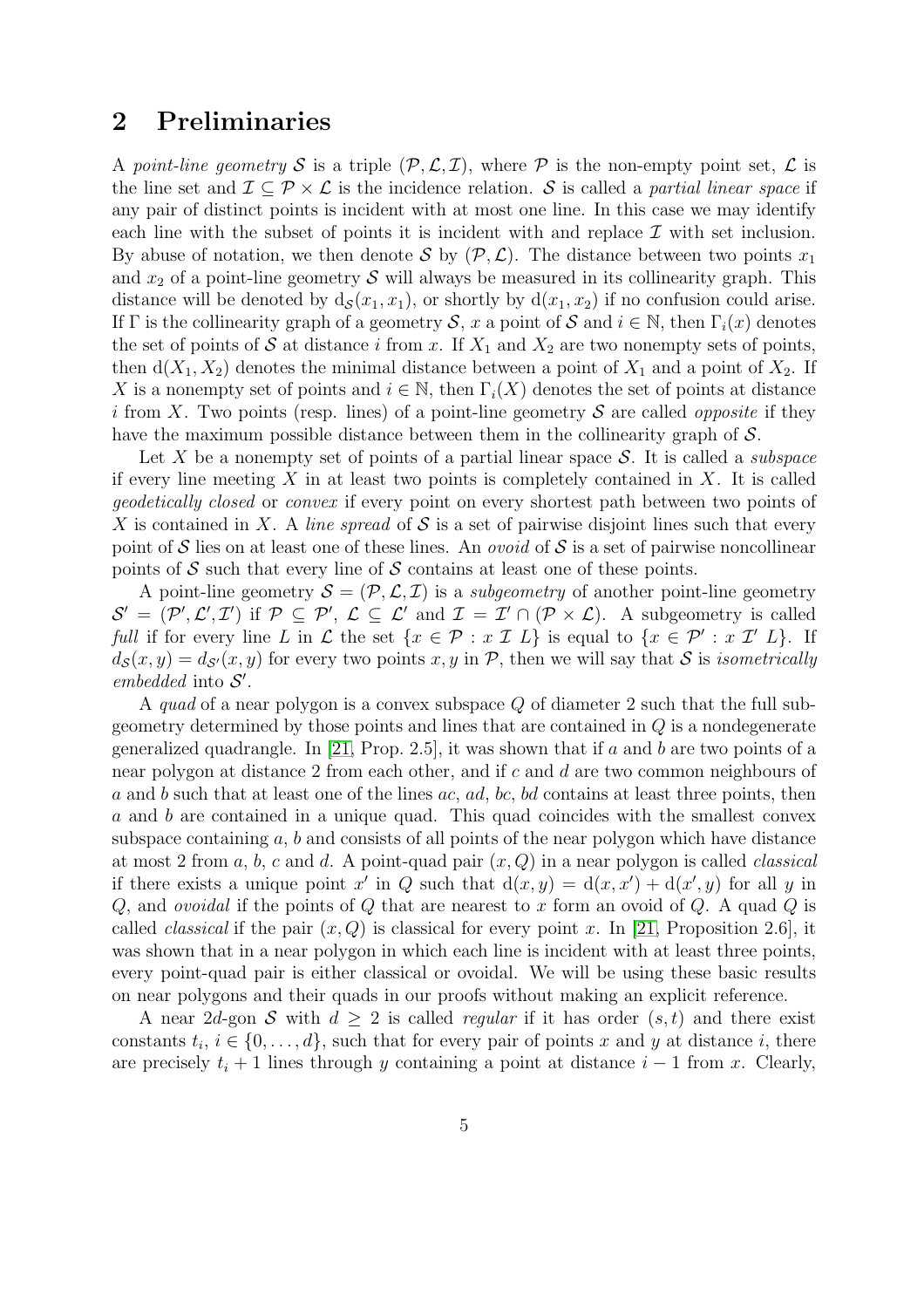$t_0 = -1$ ,  $t_1 = 0$  and  $t_d = t$ . We will say that S is regular with parameters  $(s, t; t_2, \ldots, t_{d-1})$ . A generalized 2d-gon is a regular near 2d-gon with parameters  $(s, t; 0, \ldots, 0)$ . The Hall-Janko near octagon is a regular near octagon with parameters (2, 4; 0, 3). In fact it is the unique regular near octagon with those parameters, as proved by Cohen and Tits in [\[12\]](#page-23-13).

For all the group theoretical notations we refer to the ATLAS [\[13\]](#page-23-4). An involution a of a group G is called *central* if there exists a Sylow 2-subgroup H of G such that  $a \in C_G(H)$ , or equivalently if the centralizer of a contains a Sylow 2-subgroup. It is well known that the group  $G_2(4):2$  has  $J_2:2$  as a maximal subgroup of index 416 and the group  $J_2:2$  has  $G_2(2)$  as a maximal subgroup of index 100. The conjugacy class of central involutions of the groups  $G_2(4):2$ ,  $J_2:2$ , and  $G_2(2)$ , are all denoted by the symbol 2A in the ATLAS. If  $H \cong G_2(2)$ ,  $K \cong J_2:2$  and  $G \cong G_2(4):2$  are such that  $H < K < G$ and if  $\Sigma_H$ ,  $\Sigma_K$ ,  $\Sigma_G$  denote the corresponding conjugacy classes of central involutions, then  $\Sigma_H = H \cap \Sigma_K = H \cap \Sigma_G$  and  $\Sigma_K = K \cap \Sigma_G$ . Moreover,  $\Sigma_H \subseteq H' \cong U_3(3)$  (the derived subgroup),  $\Sigma_K \subseteq K' \cong J_2$  and  $\Sigma_G \subseteq G' \cong G_2(4)$ . Since  $\Sigma_G$  generates a normal subgroup of the simple group G', we necessarily have  $\langle \Sigma_G \rangle = G'$ . Similarly,  $\langle \Sigma_H \rangle = H'$ and  $\langle \Sigma_K \rangle = K'$ .

There exists a natural bijective correspondence between the subgroups of  $G = G_2(4):2$ isomorphic to  $J_2$ :2 and the subgroups isomorphic to  $J_2$ . Every subgroup isomorphic to  $J_2$ :2 contains a unique  $J_2$ -subgroup, namely its derived subgroup. Conversely, from ATLAS information we see that every  $J_2$ -subgroup K of G must be contained in a (maximal) subgroup isomorphic to  $J_2:2$ , and such a maximal is uniquely determined by K as it necessarily coincides with the normalizer of K inside G.

## <span id="page-5-0"></span>3 Construction of the new near octagon

The group  $G = G_2(4):2$  has precisely three conjugacy classes of involutions. The class 2A consists of 4095 involutions all of which are central and contained in the derived subgroup  $G' \cong G_2(4)$ . A computer model of the group G can be easily constructed using the computer programming language GAP [\[16\]](#page-23-14). All claims of the present section have been verified using such a computer model, see [\[5\]](#page-22-7).

Let P denote the elements of the class 2A and  $\omega$  a fixed element in P. The group G acts transitively on P by conjugation. Let  $G_{\omega}$  be the stabilizer of  $\omega$  under this action. Then the action of  $G_{\omega}$  on  $P$  partitions  $P$  into eight orbits, which we refer to as *suborbits* of the action of G on  $P$ . The suborbits are of sizes 1, 2, 20, 40, 320, 640, 1024, 2048, and we label them as  $\mathcal{O}_0$ ,  $\mathcal{O}_{1a}$ ,  $\mathcal{O}_{1b}$ ,  $\mathcal{O}_{2a}$ ,  $\mathcal{O}_{2b}$ ,  $\mathcal{O}_{3a}$ ,  $\mathcal{O}_{3b}$ ,  $\mathcal{O}_4$ , respectively. We put  $\mathcal{O}_i := \mathcal{O}_{ia} \cup \mathcal{O}_{ib}$ for  $i \in \{1, 2, 3\}$ . There are precisely 62 elements of  $\mathcal{P} \setminus \{\omega\}$  that commute with  $\omega$  and they lie in the suborbits  $\mathcal{O}_{1a}$ ,  $\mathcal{O}_{1b}$  and  $\mathcal{O}_{2a}$ . If  $\mathcal O$  is one of these three suborbits and x belongs to O then the product  $x\omega$  also belongs to O. These three suborbits can also be characterized by the index of the normalizer of the subgroup generated by  $\omega$  and an element x of these suborbits. The indices for  $\mathcal{O}_{1a}$ ,  $\mathcal{O}_{1b}$  and  $\mathcal{O}_{2a}$  are 1365, 13650 and 27300, respectively. Therefore, if we take  $P$  and  $\mathcal L$  to be the sets of points and lines as defined in Theorem [1.1](#page-1-0) then the points collinear with  $\omega$  are in  $\mathcal{O}_{1a}$  and  $\mathcal{O}_{1b}$ . In fact we get the *suborbit diagram* drawn in Figure [1](#page-6-0) which explains the choice of notation for these suborbits. Suborbits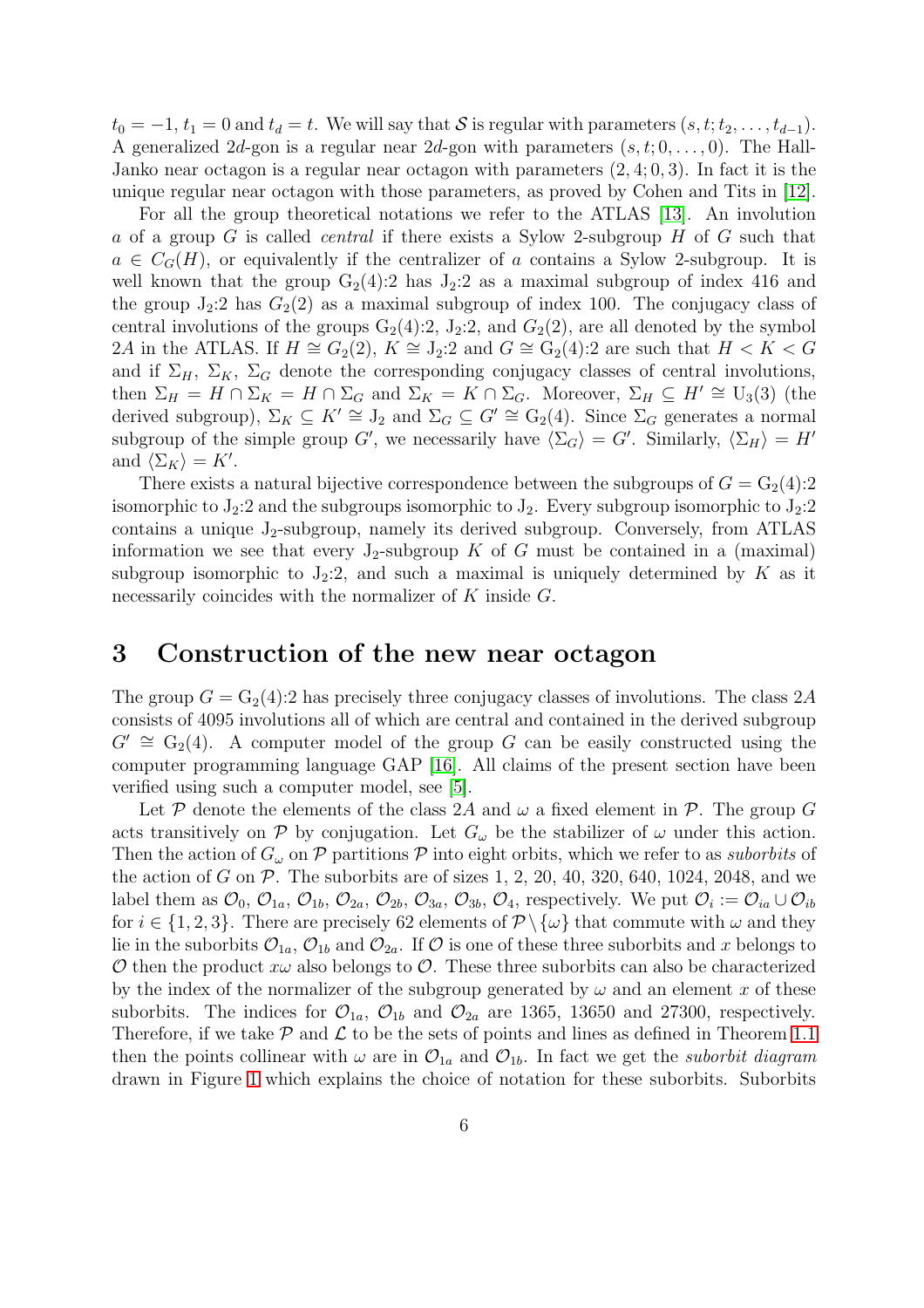

<span id="page-6-0"></span>Figure 1: The suborbit diagram

containing central involutions at distance i from  $\omega$  in the geometry have been labelled  $\mathcal{O}_{i*}$ where  $*$  is  $a, b$  or void.

In the literature, suborbit diagrams for finite simple groups where adjacency (in the collinearity graph of the involution geometry) is defined by commutativity have been studied [\[2,](#page-22-3) [3\]](#page-22-4). For drawing the suborbit diagram we have used similar conventions as in [\[2\]](#page-22-3). In our case adjacency involves both commutativity and a condition on the index of certain normalizers. Each of the eight big nodes of the diagram denotes a suborbit and an edge between two such nodes denotes that there is a line that intersects both suborbits. A smaller node on each edge denotes a line and the two accompanying numbers denote the number of points of the line that lie in the suborbits it intersects. Each number on a big node denotes the number of lines through a given point in that suborbit going to another suborbit.

We would be using the suborbit diagram in most of our arguments where by "suborbit diagram with respect to x" we would mean that  $\omega = x$  and all the suborbits are defined by the centralizer of the involution x of  $G_2(4):2$ . If we wish to explicitly indicate the involution  $x$  with respect to which the suborbits are considered, we will use the notations  $\mathcal{O}_0(x)$ ,  $\mathcal{O}_{1a}(x)$ ,  $\ldots$ ,  $\mathcal{O}_4(x)$ .

**Theorem 3.1.** *The point-line geometry*  $\mathcal{G} = (\mathcal{P}, \mathcal{L})$  *formed by taking*  $\mathcal{P}$  *as the conjugacy class of* 4095 *central involutions of the group*  $G = G_2(4)$ :2 *and lines as the three element subsets*  $\{x, y, xy\}$  *of those commuting involutions* x, y *in*  $P$  *that satisfy the condition*  $[G: N_G(\langle x, y \rangle)] \in \{1365, 13650\}$  *is a near octagon of order*  $(2, 10)$ *.* 

*Proof.* Let x be a fixed central involution of G, i.e., a point of  $P$ . It is clear from the suborbit diagram that every other involution is at distance at most 4 from  $x$ . Therefore the point-line geometry is connected and has diameter 4. Now let  $L$  be any line, then from the suborbit diagram there exists an  $i \in \{0, 1, 2, 3\}$  such that L intersects  $\mathcal{O}_i$  in one point and  $\mathcal{O}_{i+1}$  in two points. Therefore there exists a unique point on L nearest to x. Since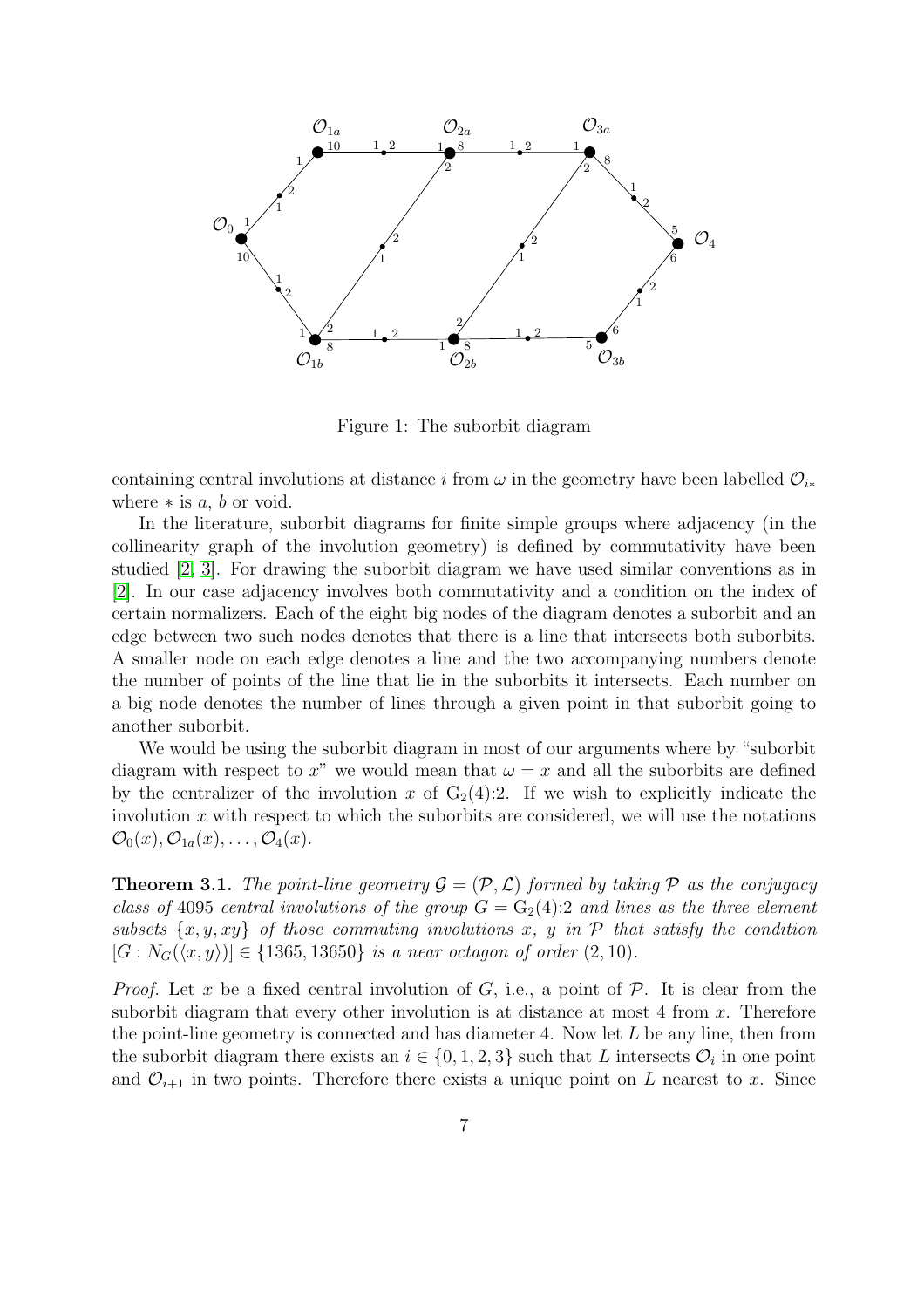there are exactly 22 neighbours of  $x$ , and since the automorphism group acts transitively on points, we get that the point-line geometry is a near octagon of order (2, 10).  $\Box$ 

### Remarks.

- (1) Among the conjugacy classes of involutions, the one consisting of the central involutions has the smallest size, namely  $4095 = 3 \cdot 1365$ . So, among the conjugacy classes of subgroups of Type  $C_2 \times C_2$ , there exists only one of size 1365, namely the one consisting of all subgroups of the form  $\langle x, y \rangle$ , where x and y are two distinct central involutions satisfying  $[G : N_G(\langle x, y \rangle)] = 1365$ . This class consists of the 1365 long root subgroups of  $G_2(4)$ .
- (2) Unlike the group  $G_2(4):2$ , the group  $J_2:2$  has only one orbit on the pairs  $(x, y)$ of distinct commuting central involutions. If H is a subgroup of  $G_2(4):2$  isomorphic to  $J_2:2$  and  $x, y$  are two distinct commuting central involutions of H, then  $[G : N_G(\langle x, y \rangle)] = 13650.$

## <span id="page-7-0"></span>4 Properties of the new near octagon

In this section, we derive several properties of the near octagon  $\mathcal{G}$ . All of these will be derived from the information provided in Section [3.](#page-5-0)

### <span id="page-7-1"></span>4.1 A line spread and the quads of the near octagon

**Lemma 4.1.** The set  $S^*$  which consists of all lines of the form  $\{x, y, xy\}$  where  $x, y$  are *two distinct central involutions of*  $G = G_2(4):2$  *satisfying*  $[G : N_G(\langle x, y \rangle)] = 1365$  *is a line spread of* G*.*

*Proof.* By the suborbit diagram, every central involution is contained in a unique element of  $S^*$ , implying that  $S^*$  is a line spread of  $\mathcal{G}$ .  $\Box$ 

If x is a point of  $\mathcal{G}$ , then we denote by  $L_x$  the unique line through x belonging to  $S^*$ . Clearly,  $L_x = \{x\} \cup \mathcal{O}_{1a}(x)$ .

Our next aim is to determine all quads of  $\mathcal G$ . We prove that all these quads are isomorphic to the generalized quadrangle  $W(2)$ , which is the unique generalized quadrangle of order  $(2, 2)$  (cf. [\[20,](#page-23-15) 5.2.3]).

<span id="page-7-2"></span>Lemma 4.2. *Let* x *and* y *be two points of* G *at distance* 2 *from each other. Then* x *and* y are contained in a quad if and only if  $y \in \mathcal{O}_{2a}(x)$ . If this is the case, then the unique *quad through* x and y *is isomorphic to*  $W(2)$  *and contains the line*  $L_x$ .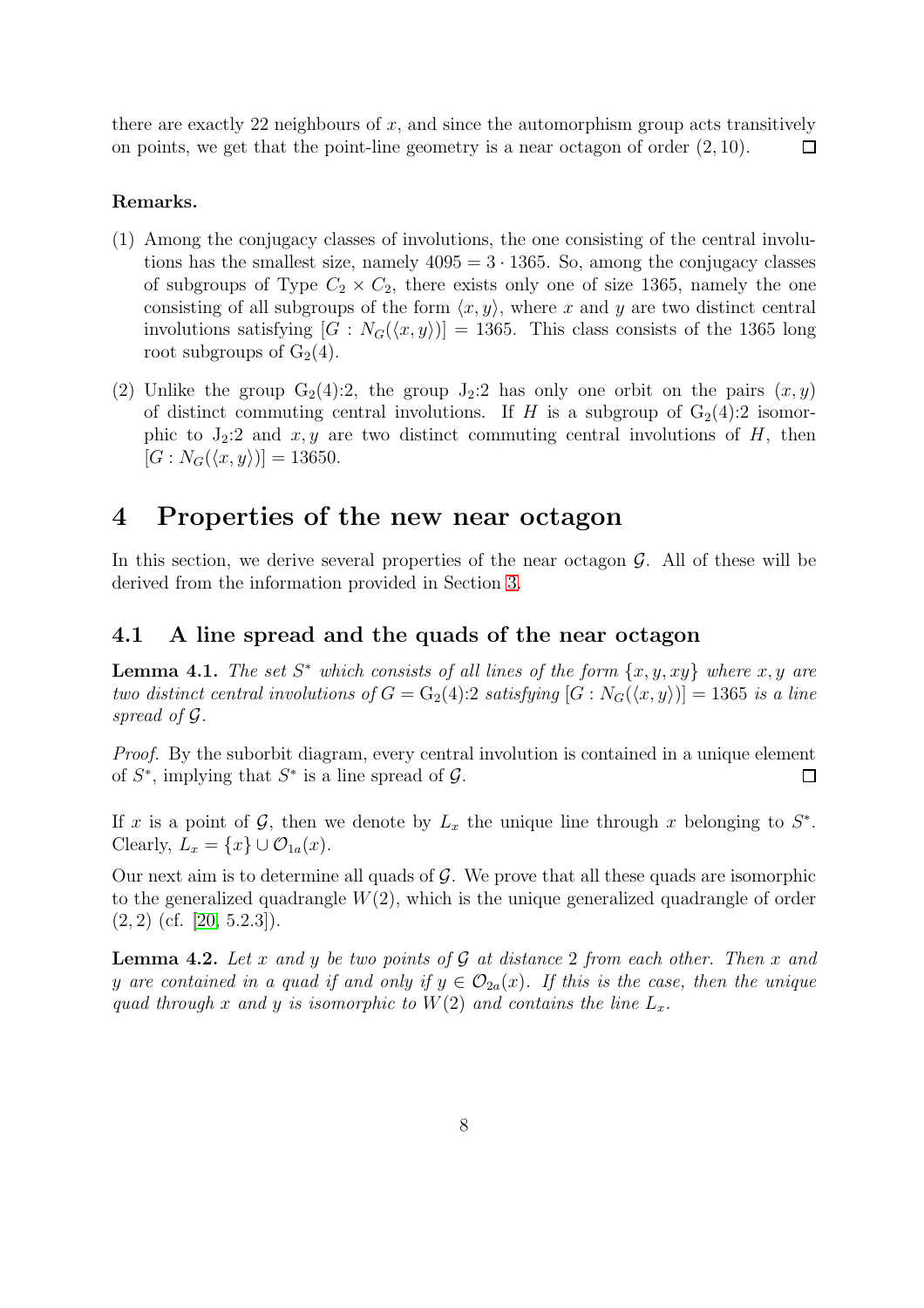*Proof.* The points x and y are contained in a quad if and only if x and y have at least two common neighbors. By the suborbit diagram, we know that this happens precisely when  $y \in \mathcal{O}_{2a}(x)$ . If  $y \in \mathcal{O}_{2a}(x)$ , then x and y have precisely three common neighbors, showing that the unique quad through x and y has order  $(2, 2)$ , necessarily isomorphic to  $W(2)$ . Moreover, one of the three common neighbors of x and y lies in  $\mathcal{O}_{1a}(x)$ , showing that  $L_x$  is contained in the quad. П

<span id="page-8-0"></span>Corollary 4.3. *A line of* S <sup>∗</sup> *and a quad of* G *can never meet in a point. So, the lines of* S ∗ *contained in a given quad determine a spread of this quad.*

<span id="page-8-1"></span>**Lemma 4.4.** Let x be a point of G and M a line through x distinct from  $L_x$ . Then M is *contained in a unique quad. This quad contains the line*  $L_x$ .

*Proof.* Note first that there is at most one quad through M. Indeed, by Corollary [4.3,](#page-8-0) every quad through M must also contain the line  $L_x$ , and we know that there is at most one quad through two distinct intersecting lines in a near polygon.

In the suborbit diagram (see Figure [1\)](#page-6-0) let  $\mathcal{O}_0$  be  $\{x\}$ . Let x' be a point in  $M \setminus x$ . Then x' lies in the suborbit  $\mathcal{O}_{1b}$ , and hence it has two lines through it that meet the suborbit  $\mathcal{O}_{2a}$ . Let y be a point in  $\mathcal{O}_{2a}$  that is collinear with x'. By Lemma [4.2,](#page-7-2) there is a unique quad containing x, y and the line  $L_x$ . As x' is a common neighbor of x and y, the point  $x'$  and the line  $M$  are also contained in this quad.  $\Box$ 

Corollary 4.5. *Every point* x *of* G *is contained in five quads. Each of these five quads contains the line*  $L_x$ .

*Proof.* As  $\mathcal G$  is of order  $(2, 10)$  there are 10 lines through x distinct from  $L_x$ , and each of these lines is contained in a unique quad (necessarily containing  $L<sub>x</sub>$ ). This gives rise to 10 quads through  $x$ , but each of them is counted twice as each of them contains two lines through x distinct from  $L_x$ .  $\Box$ 

Corollary 4.6. *Two central involutions of* G *are contained in a quad if and only if they commute.*

*Proof.* If x is a central involution, then the central involutions which commute with  $x$ are those contained in  $\mathcal{O}_0(x) \cup \mathcal{O}_{1a}(x) \cup \mathcal{O}_{1b}(x) \cup \mathcal{O}_{2a}(x)$ . The claim then follows from Lemmas [4.2](#page-7-2) and [4.4.](#page-8-1) □

<span id="page-8-2"></span>Lemma 4.7. *If* Q *is a quad and* L *a line of the spread* S ∗ *containing a point at distance i* from Q, then  $i \in \{0, 1, 2\}$  and L is completely contained in  $\Gamma_i(Q)$ .

*Proof.* We may suppose that  $i = d(L, Q)$ . Let  $x \in L$  and  $y \in Q$  such that  $d(x, y) = i$ . By Corollary [4.3,](#page-8-0)  $L_y$  is contained in  $Q$ .

If  $i = 0$ , then L is completely contained in Q by Corollary [4.3.](#page-8-0) So, we may suppose that  $i \geq 1$ .

Suppose  $i = 1$ . Then  $L_x = L$  is disjoint from Q by Corollary [4.3.](#page-8-0) By Lemma [4.4,](#page-8-1) there exists a unique quad through xy. Since this quad contains the lines  $L_x$  and  $L_y$ , every point of  $L_x$  is collinear with a unique point of  $L_y$  (which belongs to  $Q$ ).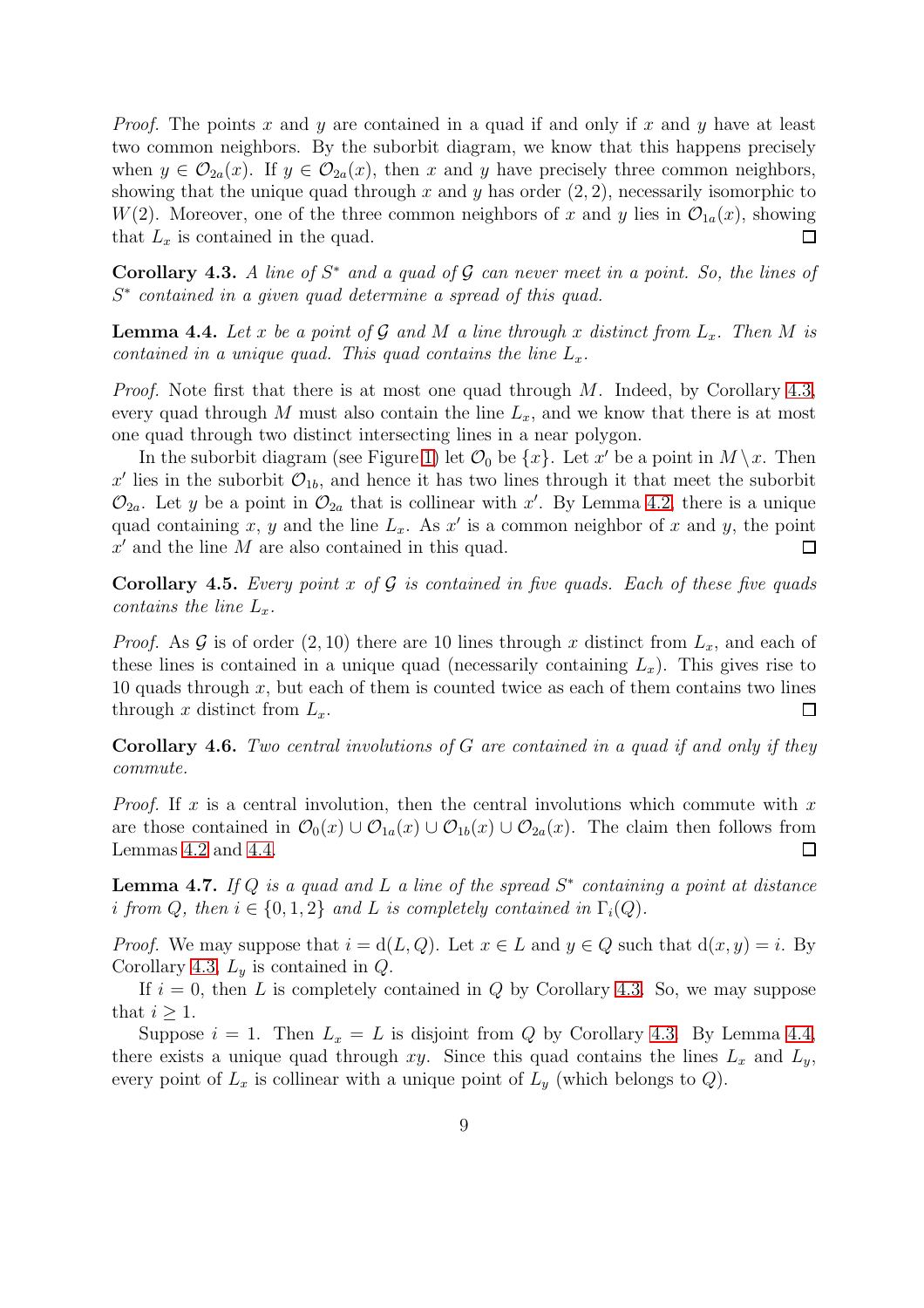Suppose  $i = 2$ . Let  $z \in \Gamma_1(Q)$  be a common neighbor of x and y. The unique quad through  $L_z \subseteq \Gamma_1(Q)$  and zx contains the line  $L_x$ , showing that every point of  $L_x$  is collinear with a point of  $L_z \subseteq \Gamma_1(Q)$ , which implies that every point of  $L_x$  has distance at most and hence precisely 2 from Q.

Suppose  $i \geq 3$ . Since the distance from a point to Q is at most 3, we must have that  $L \subseteq \Gamma_3(Q)$ . Every point of L must then be ovoidal with respect to Q. By (NP2), every point of  $Q$  lies at distance 3 from a unique point of  $L$ , showing that the three ovoids of  $Q$ determined by the points of  $L$  form a partition of  $Q$ . This is however impossible, as the generalized quadrangle  $W(2)$  has no partition in ovoids.  $\Box$ 

#### Lemma 4.8. *Every point-quad pair in* G *is classical.*

*Proof.* Let  $Q$  be a quad of  $G$ . By Lemma [4.7,](#page-8-2) every point has distance at most 2 from Q. Every point at distance at most 1 from a quad of a general near polygon is classical with respect to that quad. In particular, every point of  $Q \cup \Gamma_1(Q)$  is classical with respect to Q. Every point of  $\Gamma_1(Q)$  is collinear with a unique point of Q, implying that  $|\Gamma_1(Q)| = |Q| \cdot (11-3) \cdot 2 = 240$  and  $|\Gamma_2(Q)| = 4095 - |\Gamma_1(Q)| - |Q| = 3840$ .

Let x be a point in  $\Gamma_1(Q)$  and x' the unique neighbour of x in Q. If L is a line through x contained in  $\Gamma_1(Q)$  then the points of Q collinear with a point of L form a line L'. The lines  $L$  and  $L'$  are contained in a quad, which necessarily coincides with the unique quad  $Q'$  through the line  $xx'$ . So, the line  $L' = Q \cap Q'$  should coincide with  $L_{x'}$ .

So, through x there is a unique line meeting Q, two lines contained in  $\Gamma_1(Q)$  and eight lines meeting  $\Gamma_2(Q)$  (necessarily in two points). Since  $|\Gamma_1(Q)| \cdot 8 \cdot 2 = 3840 = |\Gamma_2(Q)|$ , we must have that every point of  $\Gamma_2(Q)$  is collinear with a unique point of  $\Gamma_1(Q)$  and hence at distance 2 from a unique point in Q. All point-quad pairs must therefore be classical.  $\Box$ 

The relation defined on pairs  $(x, y) \in \mathcal{P} \times \mathcal{P}$  by the condition  $y \in \mathcal{O}_{2a}(x)$  is symmetric. Indeed,  $y \in \mathcal{O}_{2a}(x)$  if and only if  $d(x, y) = 2$  and x, y commute (regarded as involutions). (The fact that the relation is symmetric also follows from Lemma [4.2.](#page-7-2)) The following lemma shows that also the relation defined on pairs  $(x, y) \in \mathcal{P} \times \mathcal{P}$  by the condition  $y \in \mathcal{O}_{3a}(x)$  is symmetric.

<span id="page-9-0"></span>Lemma 4.9. *Let* x *and* y *be two points of* G *at distance* 3 *from each other. Then the following are equivalent:*

- (1)  $y \in \mathcal{O}_{3a}(x)$ ;
- (2)  $x \in \mathcal{O}_{3a}(y)$ ;
- (3) *there is a quad through* x *meeting a line through* y*;*
- (4) *there is a quad through* y *meeting a line through* x*.*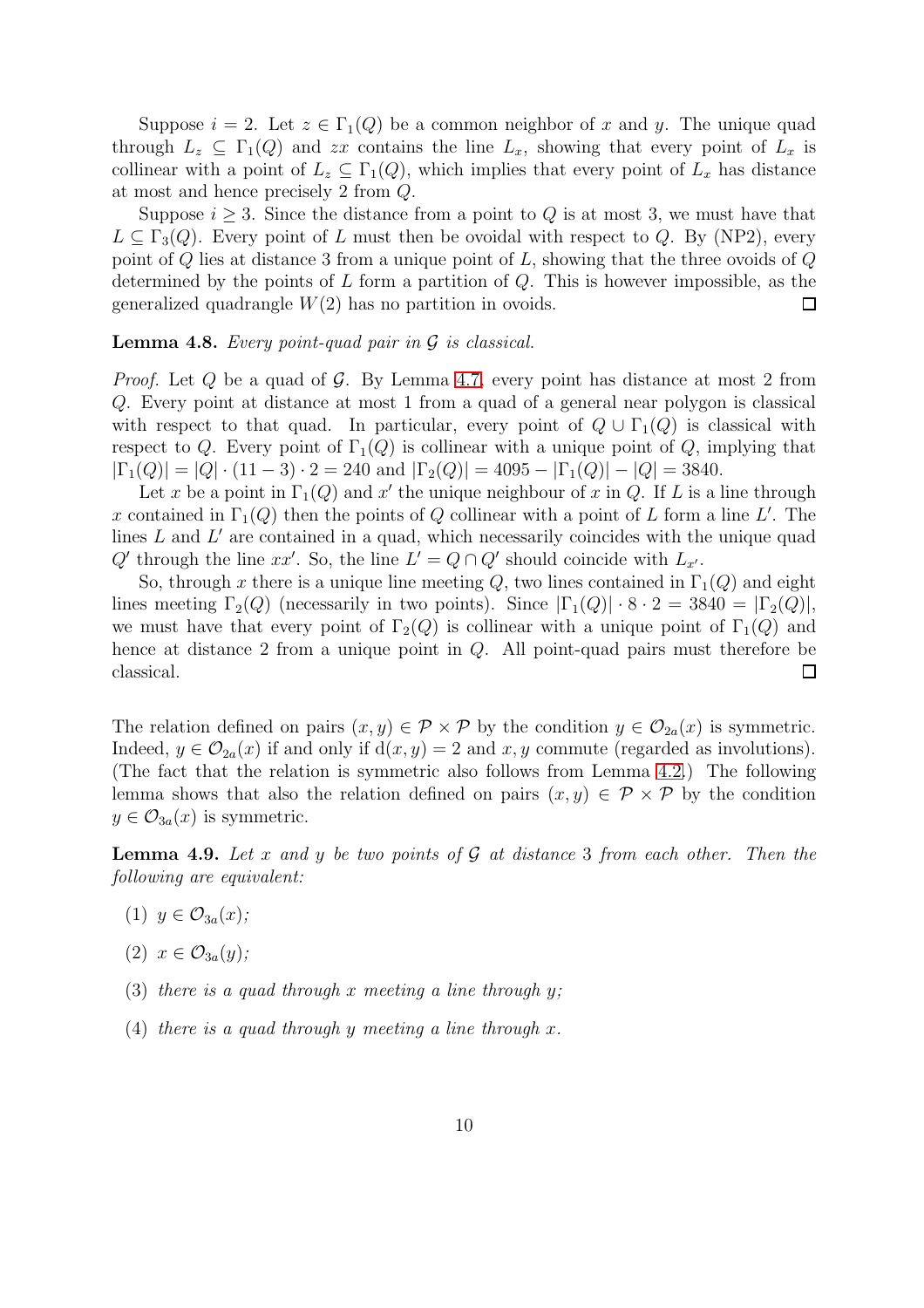*Proof.* By the suborbit diagram and Lemma [4.2,](#page-7-2) (1) and (3) are equivalent, as well as (2) and (4). So, by symmetry it suffices to show that (3) implies (4). Suppose  $Q$  is a quad through x and L is a line through y meeting Q in a point z. The line  $L_z$  is contained in Q and contains a point u collinear with x. The unique quad through  $L = zy$  contains the line  $L_z$  and meets the line xu through x.  $\Box$ 

<span id="page-10-0"></span>**Lemma 4.10.** One of the following cases occurs for a line  $L \in S^*$ :

- (1) L meets the suborbits  $\mathcal{O}_0$  and  $\mathcal{O}_{1a}$ ;
- (2) L meets the suborbits  $\mathcal{O}_{1b}$  and  $\mathcal{O}_{2a}$ ;
- (3) L meets the suborbits  $\mathcal{O}_{2b}$  and  $\mathcal{O}_{3a}$ ;
- (4) L meets the suborbits  $\mathcal{O}_{3b}$  and  $\mathcal{O}_{4}$ .

*Proof.* If L meets  $\mathcal{O}_0 \cup \mathcal{O}_{1a}$ , then necessarily  $L = L_{\omega}$  and so L meets the suborbits  $\mathcal{O}_0$ and  $\mathcal{O}_{1a}$ . So, we may suppose that L is disjoint from  $\mathcal{O}_0 \cup \mathcal{O}_{1a}$ .

Suppose L contains a point  $x \in \mathcal{O}_{1b}$ . Then the unique quad through the line  $\omega x$ contains L and is completely contained in  $\mathcal{O}_0 \cup \mathcal{O}_{1a} \cup \mathcal{O}_{1b} \cup \mathcal{O}_{2a}$ , showing that L meets  $\mathcal{O}_{1b}$ and  $\mathcal{O}_{2a}$ . On the other hand, suppose that L contains a point  $y \in \mathcal{O}_{2a}$ . Then  $\omega$  and y are contained in a unique quad which contains the line L. Since  $Q \subseteq \mathcal{O}_0 \cup \mathcal{O}_{1a} \cup \mathcal{O}_{1b} \cup \mathcal{O}_{2a}$ ,  $L_{\omega} = \mathcal{O}_0 \cup \mathcal{O}_{1a}$  and  $L_y \cap L_{\omega} = \emptyset$ , we have that L meets  $\mathcal{O}_{1b}$  and  $\mathcal{O}_{2a}$ . In the sequel, we will therefore assume that L is disjoint from  $\mathcal{O}_0 \cup \mathcal{O}_{1a} \cup \mathcal{O}_{1b} \cup \mathcal{O}_{2a}$ .

Suppose L contains a point x of  $\mathcal{O}_{3a}$ . By the suborbit diagram, we know that the point x is contained in a unique line M that contains a point  $y \in \mathcal{O}_{2a}$ . The line  $L_y$  meets  $\mathcal{O}_{1b}$ in a point u and is distinct from M, showing that  $M \notin S^*$ . The unique quad Q through M contains the lines  $L_y$  and L. So, L contains a point at distance 2 from  $\omega$ , namely the point of L collinear with  $u \in L_y$ . This shows that L meets  $\mathcal{O}_{3a}$  and  $\mathcal{O}_{2b}$ . As  $|L \cap \mathcal{O}_{3a}| = 2$ , there are  $\frac{|\mathcal{O}_{3a}|}{2} = \frac{640}{2} = 320$  lines of  $S^*$  meeting  $\mathcal{O}_{3a}$  and  $\mathcal{O}_{2b}$ . Since also  $|\mathcal{O}_{2b}| = 320$ , we have that every line of  $S^*$  that meets  $\mathcal{O}_{2b}$  should also meet  $\mathcal{O}_{3a}$ .

The lines of  $S^*$  which we have not yet considered should all meet  $\mathcal{O}_{3b}$  and  $\mathcal{O}_4$ .  $\Box$ 

As before, we denote by  $\mathcal{Q}^*$  the set of quads of  $\mathcal{G}$ .

Lemma 4.11. The geometry formed by taking the lines in  $S^*$  as points and the quads in  $Q^*$  *as lines is isomorphic to*  $H(4)^D$ .

*Proof.* It is well known that the collinearity graph of  $H(4)^D$  is isomorphic to the graph whose vertices are the 1365 long root subgroups of  $G_2(4) = G'$ , with two distinct long root subgroups being adjacent whenever they commute. The lines of  $H(4)^D$  then correspond to the maximal cliques (of size 5) of this collinearity graph. Since every line of  $(S^*, Q^*)$ contains five points, it thus suffices to prove that the collinearity graphs of  $(S^*, \mathcal{Q}^*)$  and  $H(4)^D$  are isomorphic. The elements of  $S^*$  are the sets  $\{x, y, xy\}$ , where x and y are two distinct central involutions satisfying  $[G : N_G(\langle x, y \rangle)] = 1365$ , and can be put in bijective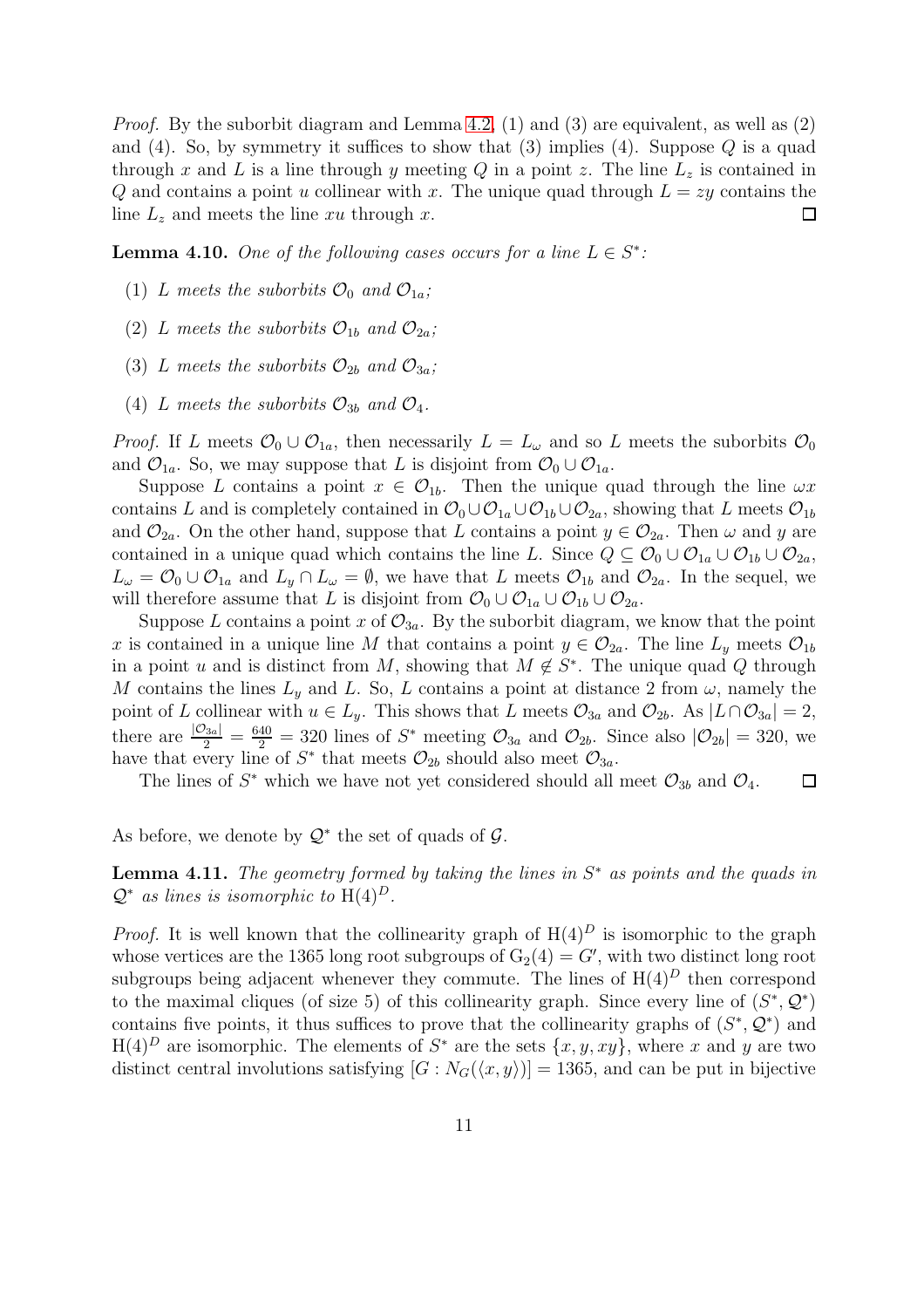correspondence with the long root subgroups of  $G_2(4)$  via the correspondence  $\{x, y, xy\} \leftrightarrow$  ${e, x, y, xy}$  (with e being the identity element of  $G_2(4)$ ). Now, two central involutions commute if and only if they are contained in a quad (regarded as points of  $\mathcal{G}$ ). So, in view of Corollary [4.3,](#page-8-0) two long root subgroups  $\{e, x, y, xy\}$  and  $\{e, x', y', x'y'\}$  commute if and only if the corresponding lines  $\{x, y, xy\}$  and  $\{x', y', x'y'\}$  of  $S^*$  are contained in a quad. This shows that the collinearity graphs of  $(S^*, \mathcal{Q}^*)$  and  $H(4)^D$  are isomorphic.  $\Box$ 

<span id="page-11-0"></span>Lemma 4.12. *Let* K *and* M *be two lines of* S <sup>∗</sup> *and let* δ *denote the distance between* K and M in the generalized hexagon  $(S^*, \mathcal{Q}^*) \cong H(4)^D$ . Then  $d(K, M) = \delta$  and every point *of* K *has distance* δ *from a unique point of* M*.*

*Proof.* Put  $\delta' := d(K, M)$  and let  $x_0, x_1, \ldots, x_{\delta'}$  be a path of length  $\delta'$  connecting a point  $x_0$  of K with a point  $x_{\delta'}$  of M. Put  $L_i := L_{x_i}$ ,  $i \in \{0, 1, \ldots, \delta'\}$ . If two consecutive lines  $L_i$  and  $L_{i+1}$  are distinct, then they are contained in the unique quad through  $x_i x_{i+1}$  and so every point of  $L_i$  is collinear with a unique point of  $L_{i+1}$ . But since  $\delta'$  is the smallest distance between a point of K and a point of M, two consecutive lines are  $L_i$  and  $L_{i+1}$ must be distinct (otherwise we could construct a shorter path), and every point of  $K$  has distance  $\delta'$  from a necessarily unique point of M. So, in order to prove the lemma, it suffices to show that  $\delta = \delta'$ . Since there exists a path of length  $\delta'$  in  $(S^*, \mathcal{Q}^*)$  connecting K and M, we have  $\delta \leq \delta'$ . So, it suffices to show that  $\delta \geq \delta'$ .

Suppose  $U_0, U_1, \ldots, U_{\delta}$  is a path of length  $\delta$  in  $(S^*, \mathcal{Q}^*)$  connecting the lines  $U_0 = K$ and  $U_{\delta} = M$ . For every two consecutive lines  $U_i$  and  $U_{i+1}$ , we know that every point of  $U_i$  is collinear with a unique point of  $U_{i+1}$ , implying that there exists a point of M at distance at most  $\delta$  from a point of K. This implies that  $\delta \geq \delta'$ , as we needed to show.

The following is an immediate corollary of Lemma [4.12.](#page-11-0)

<span id="page-11-1"></span>**Corollary 4.13.** Let x and y be two points of  $\mathcal{G}$ , let y' be the point of  $L_y$  nearest to x and *let*  $\delta$  *denote the distance between*  $L_x$  *and*  $L_y$  *in the generalized hexagon*  $(S^*, \mathcal{Q}^*) \cong H(4)^D$ *. Then*  $d(x, y)$  *is equal to*  $\delta$  *if*  $y' = y$  *and equal to*  $\delta + 1$  *otherwise.* 

The dual split Cayley hexagon  $H(4)^D$  is known to have copies of the unique generalized hexagon of order  $(4, 1)$  as subgeometries. Each such subhexagon can be used to construct a full subgeometry of  $\mathcal G$  that is also a (new) near polygon. This near polygon has the same order and the same number of points as HJ.

**Lemma 4.14.** Let  $S \subseteq S^*$  and  $\mathcal{Q} \subseteq \mathcal{Q}^*$  such that  $(S, \mathcal{Q})$  is a full subgeometry of  $(S^*, \mathcal{Q}^*) \cong H(4)^D$  *that is a generalized hexagon of order*  $(4, 1)$ *. Let*  $\mathcal{P}'$  *denote the set of points incident with a line of* S and let  $\mathcal{L}_1$  denote the set of lines incident with a quad of Q. Then  $\mathcal{G}' = (\mathcal{P}', \mathcal{L}')$  *is a full subgeometry of*  $\mathcal{G} = (\mathcal{P}, \mathcal{L})$  *that is a near octagon of order* (2, 4)*.*

*Proof.* Let  $L \in \mathcal{L}'$ . Then  $L \subseteq Q$  for a certain quad  $Q \subseteq Q$ . The lines of  $S^*$  contained in Q all belong to S, implying that every point of L belongs to P'. So,  $\mathcal{G}' = (\mathcal{P}', \mathcal{L}')$  is a full subgeometry of  $\mathcal{G} = (\mathcal{P}, \mathcal{L})$ .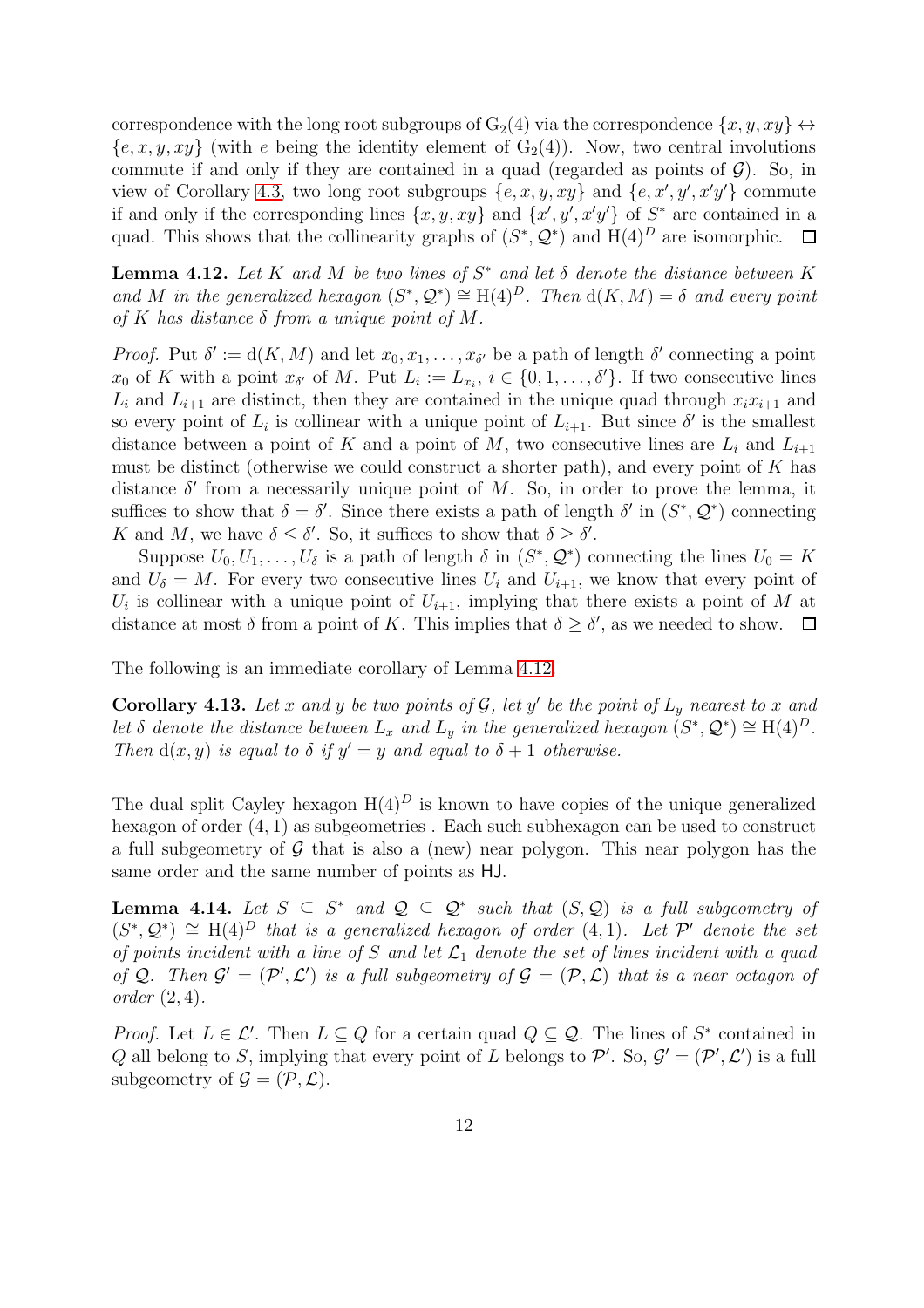If x and y are two points of  $\mathcal{P}'$  which are collinear in  $\mathcal{G}$ , then the lines  $L_x \in S$  and  $L_y \in S$  are equal or collinear in  $(S^*, \mathcal{Q}^*)$  and hence also in  $(S, \mathcal{Q})$ . There must exist a quad  $Q \in \mathcal{Q}$  containing  $L_x$  and  $L_y$ . The lines of S contained in Q cover Q, showing that every point of the line xy is contained in  $\mathcal{P}'$ . So,  $\mathcal{P}'$  is a subspace of  $\mathcal G$  and the full subgeometry induced on  $\mathcal{P}'$  is precisely  $\mathcal{G}'$ .

Note that any subhexagon of order  $(4, 1)$  of  $H(4)<sup>D</sup>$  is isometrically embedded into  $H(4)^D$ . So, if K and L are two lines of S, then the distance between K and L is the same in the geometries  $(S, \mathcal{Q})$  and  $(S^*, \mathcal{Q}^*)$ . Corollary [4.13](#page-11-1) then implies that the distance between two points  $x, y \in \mathcal{P}'$  is the same in the geometries  $\mathcal G$  and  $\mathcal G'$ . So, Property (NP2) in the definition of near polygon remains valid for  $\mathcal{G}'$ . By taking suitable points on opposite lines belonging to S, we see that the diameter of  $\mathcal{G}'$  is also 4. So,  $\mathcal{G}'$  is a near octagon.

Every point  $x \in \mathcal{P}'$  is contained in two quads of S which intersect in the line  $L_x$ . So, there are precisely five lines of  $\mathcal{L}'$  through x, showing that the near octagon  $\mathcal{G}'$  has order  $(2, 4)$ .  $\Box$ 

### <span id="page-12-0"></span>4.2 The Hall-Janko suboctagons

In this subsection, we classify all Hall-Janko suboctagons of  $\mathcal G$ . These are (full) subgeometries of  $\mathcal G$  that are isomorphic to HJ. We will show that there are 416 such subgeometries and that all of them are isometrically embedded into  $G$ . In the following lemma, we already construct all these 416 subgeometries from the 416 (maximal) subgroups of  $G_2(4):2$ isomorphic to  $J_2:2$ .

- **Lemma 4.15.** (1) Let H be a (maximal) subgroup of  $G = G_2(4)$ : 2 *isomorphic to*  $J_2:2$ *. Then the set*  $\Sigma_H$  *of central involutions contained in* H *is a subspace of* G *on which the induced subgeometry, denoted by*  $S_H$ *, is a Hall-Janko suboctagon.* 
	- (2) If  $H_1$  and  $H_2$  are two distinct maximal subgroups of G isomorphic to  $J_2:2$ , then  $S_{H_1}$ and  $S_{H_2}$  are distinct subgeometries.

*Proof.* (1) On the set  $\Sigma_H \subseteq H' \cong J_2$ , a Hall-Janko near octagon  $S'_H$  can be defined by taking as lines all the sets  $\{x, y, xy\}$ , where x and y are two distinct commuting elements of  $\Sigma_H$ . Recall that if the elements  $x, y \in \Sigma_H$  commute, then  $[G: N_G(\langle x, y \rangle)] = 13650$ , implying that  $\{x, y, xy\}$  is a line of G. Conversely, if  $x, y \in \Sigma_H$  such that  $\{x, y, xy\}$  is a line of  $\mathcal{G}$ , then  $x, y$  commute and hence  $\{x, y, xy\}$  is also a line of  $\mathcal{S}'_H$ .

(2) We need to show that H is uniquely determined by  $\Sigma_H$ . The subgroup generated by  $\Sigma_H$  is a normal subgroup of  $H' \cong J_2$  and hence coincides with  $H'$ . Inside  $G =$  $G_2(4):2$ , there is a unique subgroup isomorphic to  $J_2:2$  that contains  $H' \cong J_2$ , namely its normalizer. Hence,  $H = N_G(\langle \Sigma_H \rangle)$ .  $\Box$ 

Before proceeding to prove that every Hall-Janko suboctagon is as described in Lemma 4.15, we first give an alternative proof of a result of [\[15\]](#page-23-8), stating that the point-line dual  $HJ<sup>D</sup>$  of HJ has a full embedding into the split Cayley hexagon  $H(4)$ .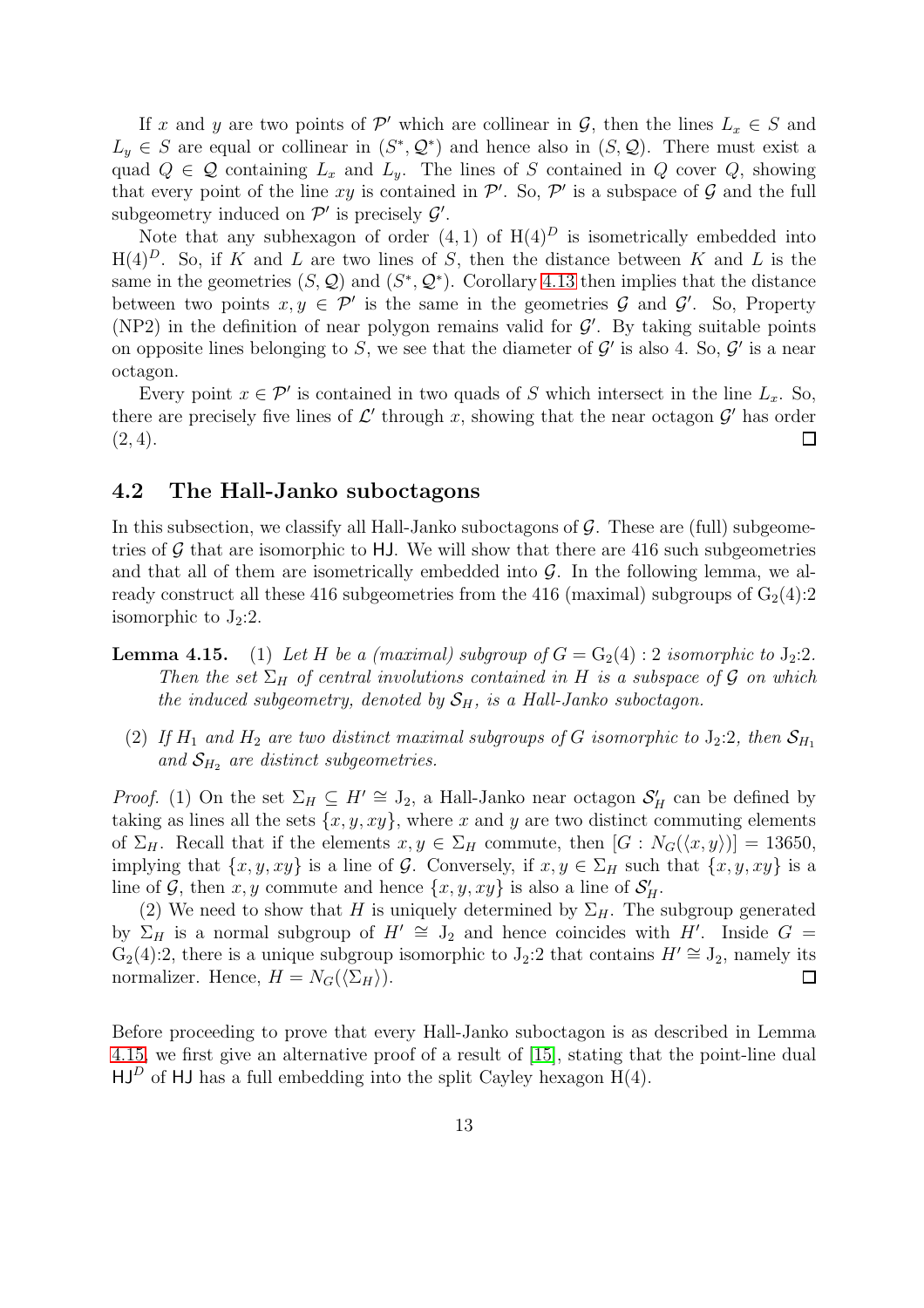## <span id="page-13-0"></span>**Lemma 4.16.** *The geometry*  $HJ^D$  *has a full embedding in*  $H(4)$ *.*

*Proof.* Let H be a maximal subgroup of G isomorphic to  $J_2:2$ . Then by Lemma 4.15,  $S_H$ is a full subgeometry isomorphic to HJ. Every line L of  $S_H$  is contained in a unique quad  $Q_L$  (as  $L \notin S^*$ , see the final remarks of Section [3\)](#page-5-0). As any two involutions of  $Q_L \cap H$ commute,  $Q_L \cap H$  is at most a line of H, implying that  $L = Q_L \cap H$ . So, if  $L_1, L_2, \ldots, L_5$ are the five lines of  $\mathcal{S}_H$  through a given point x, then the quads  $Q_{L_1}, Q_{L_2}, \ldots, Q_{L_5}$  are mutually distinct and hence are all the five quads through  $L<sub>x</sub>$ . This implies that the maps  $x \mapsto L_x, L \mapsto Q_L$  define a full embedding of the dual of  $S_H$  into the dual of  $(S^*, \mathcal{Q}^*),$ which is isomorphic to  $H(4)$ .  $\Box$ 

In the sequel,  $H$  will denote an arbitrary Hall-Janko suboctagon. We will derive several properties of  $H$  that will enable us to prove that there are at most (and hence precisely) 416 Hall-Janko suboctagons.

<span id="page-13-1"></span>**Lemma 4.17.** If x and y are two points of H such that  $d_{\mathcal{H}}(x, y) \leq 2$  then  $d_{\mathcal{H}}(x, y) =$  $d_{\mathcal{G}}(x, y)$ .

*Proof.* Obviously, this is true if  $d_{\mathcal{H}}(x, y) \leq 1$ . So, suppose that  $d_{\mathcal{H}}(x, y) = 2$ . Then  $d_G(x, y) \leq 2$ . If  $d_G(x, y) = 1$  then we would get a triangle which contradicts (NP2). Therefore,  $d_G(x, y) = 2$ .  $\Box$ 

<span id="page-13-3"></span>**Lemma 4.18.** If x and y are two points of H such that  $d_{\mathcal{H}}(x, y) = d_{\mathcal{G}}(x, y) = 3$  then  $y \in \mathcal{O}_{3b}(x)$ .

*Proof.* Since  $\mathcal{H}$  is a regular near octagon with parameters  $(2, 4; 0, 3)$  there must be four lines of H through y that contain a point at distance 2 from x in  $H$  (and hence also in G by Lemma [4.17\)](#page-13-1). But, by the suborbit diagram, if y lies in  $\mathcal{O}_{3a}(x)$  then there are are only three lines through y containing a point at distance 2 from  $x$  in  $\mathcal{G}$ .  $\Box$ 

<span id="page-13-2"></span>**Lemma 4.19.** Let Q be a quad of G and x, y two points of Q such that  $d_G(x, y) = 2$ . If z *is a point collinear with* y and not contained in Q then  $z \in \mathcal{O}_{3a}(x)$ .

*Proof.* As z is classical with respect to Q,  $d_g(x, z) = 3$ . By Lemma [4.9,](#page-9-0)  $z \in \mathcal{O}_{3a}(x)$ .  $\Box$ 

<span id="page-13-4"></span>**Lemma 4.20.** A quad  $Q$  of  $G$  cannot contain a pair of intersecting lines of  $H$ .

*Proof.* Suppose  $L_1$  and  $L_2$  are two intersecting lines of  $H$  contained in Q. Let  $x_1 \in L_1 \setminus L_2$ and  $x_2 \in L_2 \setminus L_1$ . As there are five lines through  $x_2$  contained in H and only three contained in Q, there exists a neighbour  $x_3$  of  $x_2$  in  $\mathcal{H} \setminus Q$ . For this point  $x_3$ , we have  $d_{\mathcal{H}}(x_1, x_3) = d_{\mathcal{G}}(x_1, x_3) = 3$ . By Lemma [4.19](#page-13-2)  $x_3 \in \mathcal{O}_{3a}(x_1)$ . This contradicts Lemma [4.18](#page-13-3) which would imply that  $x_3 \in \mathcal{O}_{3b}(x_1)$ .  $\Box$ 

<span id="page-13-5"></span>**Lemma 4.21.** None of the lines of the line spread  $S^*$  is contained in  $H$ .

*Proof.* Suppose L is a line of  $S^*$  contained in  $H$ , and let M denote any other line of  $H$ meeting  $L$  in a point. By Lemma [4.4,](#page-8-1) there is a unique quad  $Q$  containing  $L$  and  $M$ . This quad would contradict Lemma [4.20.](#page-13-4)  $\Box$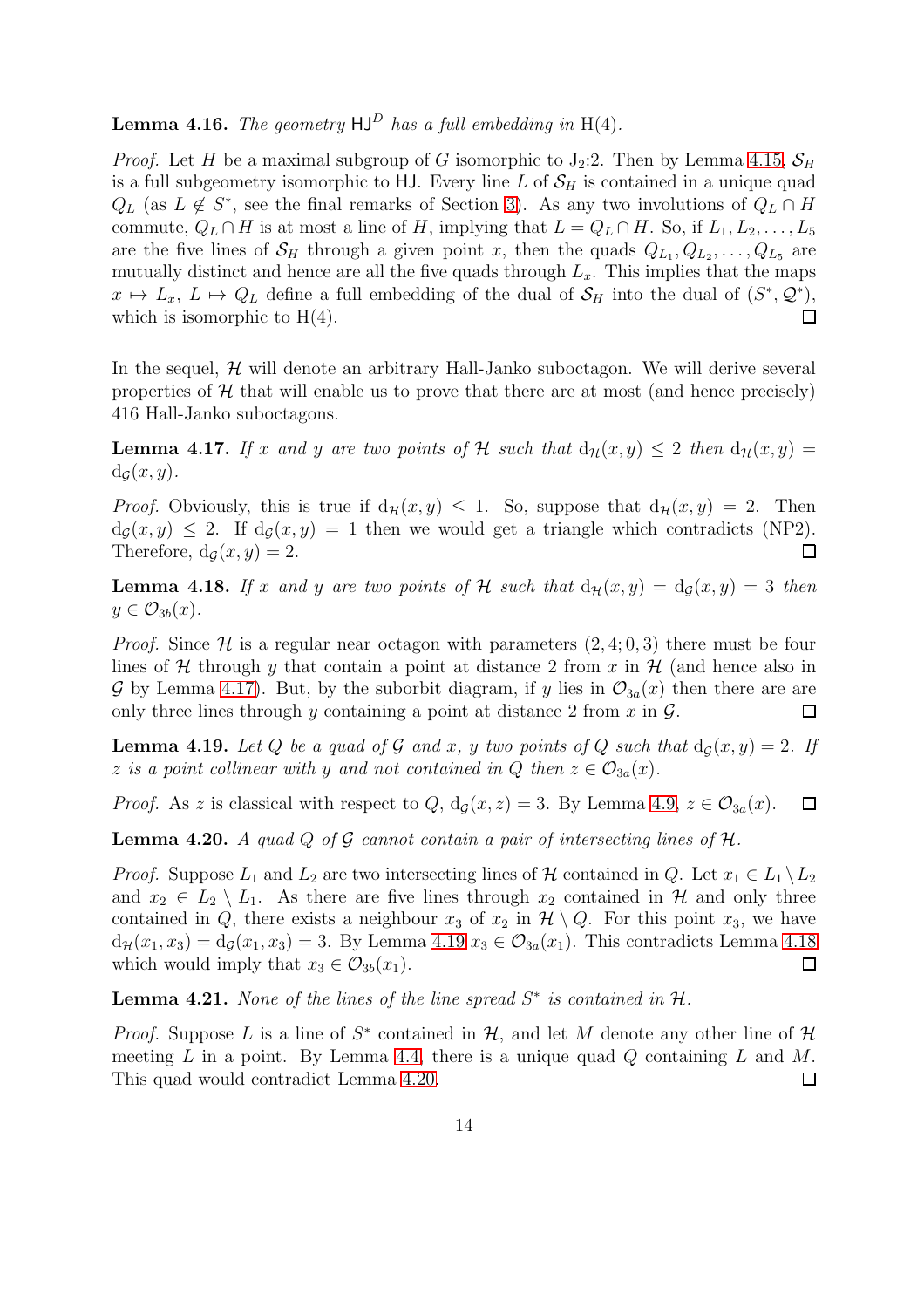<span id="page-14-0"></span>Lemma 4.22. *Every quad which contains a point* x *of* H *contains a unique line of* H *through* x*.*

*Proof.* By Lemma [4.21,](#page-13-5) the line  $L_x$  is not contained in  $H$ . There are five lines through x contained in  $H$ . By Lemma [4.20,](#page-13-4) each of the five quads through  $L_x$  contains at most one and hence precisely one of these five lines.  $\Box$ 

#### <span id="page-14-1"></span>Lemma 4.23. H *is isometrically embedded into* G*.*

*Proof.* Suppose  $d_G(x, y) \neq d_H(x, y)$  for certain points x and y of H, and suppose x and y have been chosen in such a way that  $i := d_{\mathcal{H}}(x, y)$  is as small as possible. By Lemma [4.17,](#page-13-1)  $i \in \{3, 4\}$ . Let y' be a point in H such that  $d_{\mathcal{H}}(x, y') = i - 1$ ,  $d_{\mathcal{H}}(y', y) = 1$  and let y'' denote the third point on the line yy'. By (NP2) we know that  $d_{\mathcal{H}}(x, y'') = d_{\mathcal{H}}(x, y) = i$ . By the minimality of i,  $d_g(x, y') = i - 1$ . By (NP2),  $\{d_g(x, y), d_g(x, y'')\} = \{i - 1, i - 2\}$ . So, still under the assumption that the distance  $d_{\mathcal{H}}(x, y)$  is as small as possible, we could have chosen y in such a way that  $d_G(x, y) = d_{\mathcal{H}}(x, y) - 2$ .

Suppose  $i = 3$ . Then we can choose  $x, y \in \mathcal{H}$  such that  $d_{\mathcal{H}}(x, y) = 3$  and  $d_{\mathcal{G}}(x, y) = 1$ . Let x, z<sub>1</sub>, z<sub>2</sub>, y be a shortest path between x and y in H. By Lemma [4.17,](#page-13-1)  $d<sub>G</sub>(x, z<sub>2</sub>) = 2$ . Since x and  $z_2$  have at least two common neighbours in  $\mathcal G$  (namely y and  $z_1$ ), there exists a quad  $Q$  containing  $x$ ,  $z_2$  and all their common neighbours. The quad  $Q$  would then contain the intersecting lines  $xz_1$  and  $z_1z_2$ , which is in contradiction with Lemma [4.20.](#page-13-4)

Therefore  $i = 4$ . Again, we can choose points  $x, y \in \mathcal{H}$  such that  $d_{\mathcal{H}}(x, y) = 4$  and  $d_{\mathcal{G}}(x,y) = 2$ . Let y' be a common neighbour of x and y in G. By Lemma [4.4](#page-8-1) there exists a quad Q through the line  $xy'$ . By Lemma [4.22](#page-14-0) Q must contain a line M of  $\mathcal H$ through x. Let x' be the unique point on M satisfying  $d_{\mathcal{H}}(y, x') = 3$ . Since  $i = 4$ , we also have  $d_g(y, x') = 3$ . So,  $y \in \mathcal{O}_{3b}(x')$  by Lemma [4.18.](#page-13-3) Since  $d_g(y, x') = 3$ , the quad Q cannot contain the point y. Lemma [4.19](#page-13-2) (with x, y and z replaced by  $x'$ , y' and y) would then imply that  $y \in \mathcal{O}_{3a}(x')$ , which is in contradiction with the earlier claim that  $y \in \mathcal{O}_{3b}(x')$ .  $\Box$ 

<span id="page-14-2"></span>**Lemma 4.24.** If x and y are two points of H such that  $d_{\mathcal{H}}(x, y) = 2$  then  $y \in \mathcal{O}_{2b}(x)$ .

*Proof.* We also have  $d_g(x, y) = 2$ . Let  $x' \in \mathcal{H}$  be a common neighbour of x and y. If  $y \in \mathcal{O}_{2a}(x)$ , then the unique quad through x and y would contain the intersecting lines xx' and x'y, which would be in violation with Lemma [4.20.](#page-13-4) Therefore,  $y \in \mathcal{O}_{2b}(x)$ .  $\Box$ 

<span id="page-14-3"></span>Lemma 4.25. *Through every pair of opposite points of* G *there is at most one Hall-Janko suboctagon.*

*Proof.* Let x and y be two opposite points of G and suppose the Hall-Janko octagon  $\mathcal{H}$ contains x and y. We will show that  $\mathcal H$  is uniquely determined by x and y. In this proof all suborbits are considered with respect to the point  $x$ . By Lemma [4.23,](#page-14-1) the distance between two points of  $\mathcal H$  is the same in the geometries  $\mathcal H$  and  $\mathcal G$ .

There are five lines through y inside  $H$  that contain a point at distance 3 from x. By Lemma [4.18](#page-13-3) all of these lines must intersect  $\mathcal{O}_{3b}$ . By the suborbit diagram and Lemma [4.10,](#page-10-0) there are exactly six such lines through y and one of them is in  $S^*$ . By Lemma [4.21,](#page-13-5)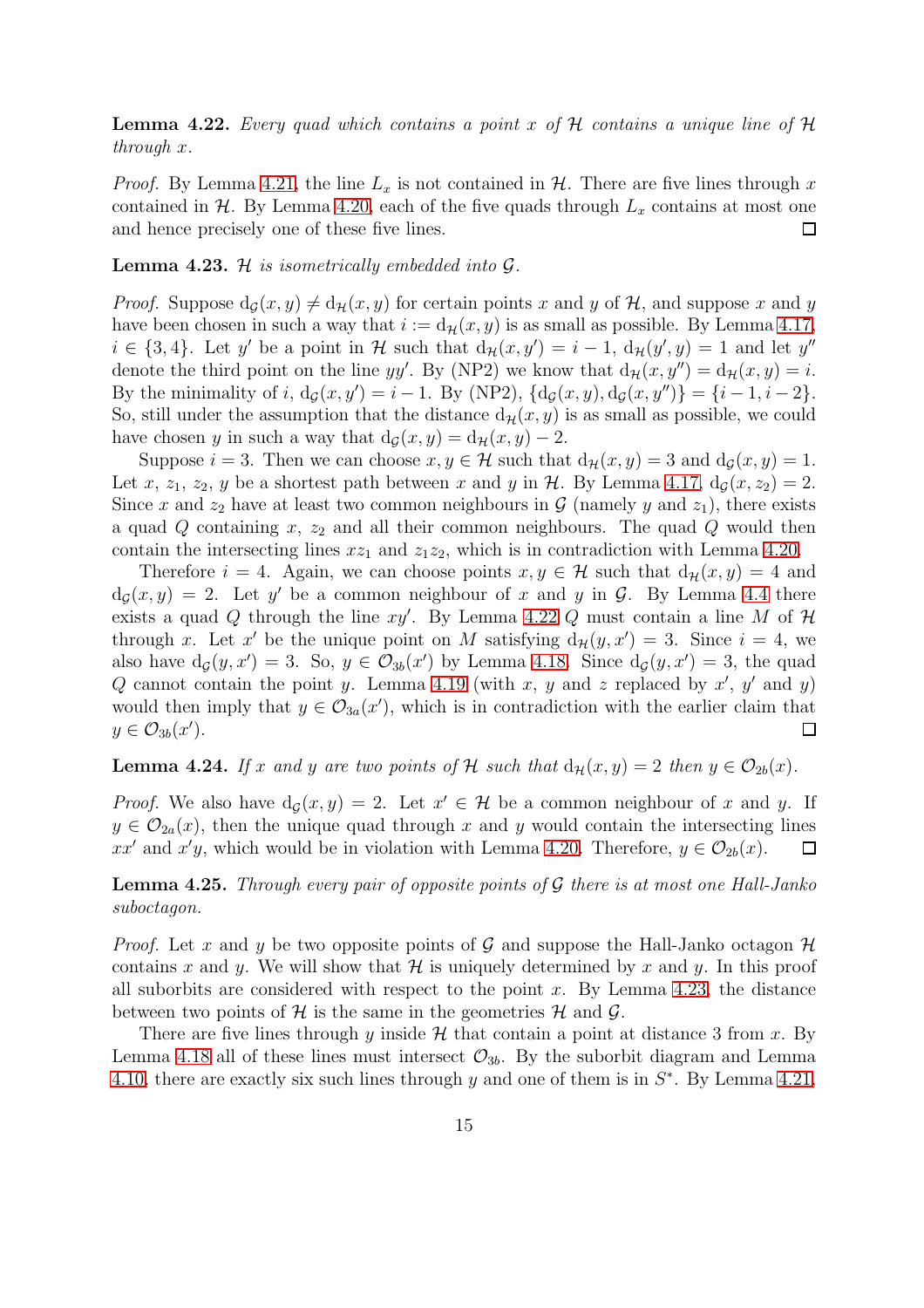the line belonging to  $S^*$  cannot be contained in  $H$ . Therefore the five lines of  $H$  through y, going back to x are uniquely determined by x and y.

Now let  $y' \in \mathcal{O}_{3b}$  be a point on one of these five lines and Q the unique quad through yy' and  $L_{y'} \neq yy'$ . By Lemma [4.10,](#page-10-0)  $L_{y'}$  meets  $\mathcal{O}_4$ . By Lemma [4.22](#page-14-0) the third line of Q through y', call it  $M_{y'}$ , doesn't lie in  $H$ . We claim that  $M_{y'}$  intersects  $\mathcal{O}_{2b}$ . Indeed, as the point x is classical with respect to  $Q$ , the unique point  $u$  in  $Q$  nearest to x lies at distance 2 from x and is collinear with y'. Therefore,  $u \in \mathcal{O}_{2b}$  and  $M_{y'} = y'u$ . The four lines of  $H$  through  $y'$  that go back to x are now uniquely determined. Indeed, by Lemma [4.24,](#page-14-2) each of the four lines of  $\mathcal H$  through  $y'$  meets  $\mathcal O_{2b}$ . But by the suborbit diagram, there are precisely five such lines. Moreover, one of these five lines is the line  $M_{y'}$  and we already know that it cannot be a line of  $H$ .

Now, let  $y'' \in \mathcal{O}_{2b}$  be a point on one of these four lines. By the suborbit diagram there is a unique line through  $y''$  containing a point  $y'''$  in  $\mathcal{O}_{1b}$ , which must necessarily be in  $\mathcal{H}$ . Moreover, there is a unique line through  $y'''$  that contains x.

So far, we have proved that given any point y in H with  $d_{\mathcal{H}}(x, y) = 4$ , all shortest paths between x and y in  $\mathcal H$  are uniquely determined by x and y. Moreover, all points at distance 4 from x that are collinear with  $y$  are uniquely determined. These properties in fact imply that the whole of  $H$  is uniquely determined. Indeed, the subgraph of the collinearity graph induced on the set  $\Gamma_4(x) \cap H$  is connected (see Step 1 of the proof of Theorem 3 in [\[12\]](#page-23-13)), and every shortest path between x and a point of  $\mathcal H$  can be extended to a shortest path between x and a point of  $\Gamma_4(x) \cap \mathcal{H}$ .  $\Box$ 

<span id="page-15-1"></span>Lemma 4.26. *There are precisely* 416 *Hall-Janko suboctagons of* G*, namely the suboctagons*  $S_H$  *for maximal subgroups*  $H \cong J_2:2$  *of*  $G = G_2(4):2$ *. Through every pair of opposite points of* G*, there is precisely one Hall-Janko suboctagon.*

*Proof.* A Hall-Janko suboctagon has  $315 \cdot 64$  ordered pairs of opposite points while G has 4095·2048 such pairs. Therefore by Lemma [4.25,](#page-14-3) there are at most  $(4095.2048)/(315.64)$  = 416 Hall-Janko suboctagons in G. By Lemma 4.15 there are at least that many.  $\Box$ 

Now that we have classified all Hall-Janko sub near octagons of  $\mathcal{G}$ , we end this section with proving some extra properties of these Hall-Janko suboctagons.

<span id="page-15-0"></span>Lemma 4.27. *If* H *is a Hall-Janko suboctagon of* G *and* x *a point not contained in* H *then there is a unique point*  $x'$  *in*  $H$  *that is collinear with*  $x$ *.* 

*Proof.* Let  $\mathcal H$  be a Hall-Janko suboctagon of  $\mathcal G$  and  $x$  a point not contained in  $\mathcal H$ . Say x has two neighbours y, z in H. Then by Lemma [4.23](#page-14-1)  $d_{\mathcal{H}}(y, z) = 2$  and hence there is a common neighbour of y, z inside  $H$ . This means that there is a quad through y, z whose intersection with  $H$  contains a pair of intersecting lines, contradicting Lemma [4.20.](#page-13-4) Therefore, if x has a neighbour in  $H$  then it is unique.

Now we can show that x has a neighbour in  $\mathcal H$  by a simple counting. There are six lines out of the eleven through each point in  $H$  that are not contained in  $H$ , giving us a total of 12 · 315 points of G at distance 1 from  $H$ , as they all must be distinct. Adding this to the number of points in H we get  $315 \cdot 12 + 315 = 4095$  which is the total number of points in  $\mathcal G$ .  $\Box$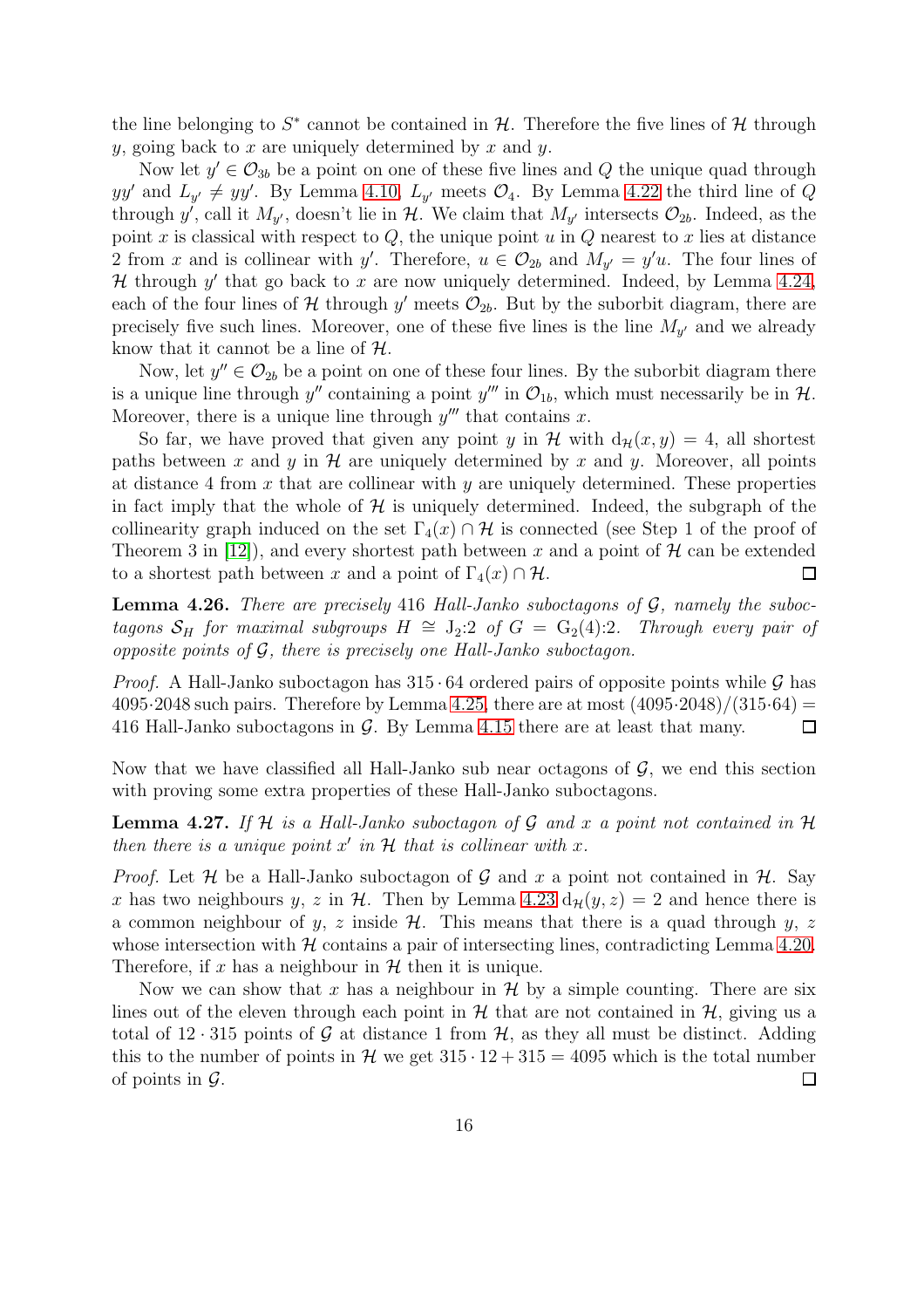For a Hall-Janko suboctagon  $\mathcal H$  and a point x of  $\mathcal G$  we define the projection of x onto  $\mathcal H$ ,  $\pi_{\mathcal{H}}(x)$ , to be x if  $x \in \mathcal{H}$  and the unique point  $x' \in \mathcal{H}$  collinear with x if  $x \notin \mathcal{H}$ .

<span id="page-16-3"></span>Lemma 4.28. *Let* H *be a Hall-Janko suboctagon of* G *and* x*,* y *be two distinct points not contained in* H *such that*  $\pi_{\mathcal{H}}(x) = \pi_{\mathcal{H}}(y)$ *. Then*  $\mathcal{H} \cap \Gamma_4(x) \neq \mathcal{H} \cap \Gamma_4(y)$ *.* 

*Proof.* We consider the following two cases:

- 1. The point x is collinear with y. Let  $x' = \pi_{\mathcal{H}}(x) = \pi_{\mathcal{H}}(y)$  and  $z \in \Gamma_4(x') \cap \mathcal{H}$ . Since  $\{x, y, x'\}$  is a line, by (NP2), either  $d(z, x) = 3$  and  $d(z, y) = 4$ , or  $d(z, x) = 4$  and  $d(z, y) = 3$ . In either case z belongs to only one of  $\mathcal{H} \cap \Gamma_4(x)$ ,  $\mathcal{H} \cap \Gamma_4(y)$ .
- 2. The point x is not collinear with y. Consider the suborbit diagram with  $\omega$  equal to the common projection of  $x$  and  $y$ .

Let z be a point in  $\mathcal{O}_{3b} \cap \mathcal{H}$ . There are five lines through z going back to  $\mathcal{O}_{2b}$  and four of them are contained in  $H$ . The one line that is not contained in  $H$  gives us a unique point  $z'$  of  $\mathcal{O}_{2b} \setminus \mathcal{H}$  collinear with z. This in turn gives us a unique point u in  $\mathcal{O}_{1b} \setminus \mathcal{H}$  collinear with  $\omega$  and  $z'$ . This point has distance 2 from z and cannot belong to  $H$  by Lemma [4.27.](#page-15-0)

Conversely, let u be a point in  $\mathcal{O}_{1b} \setminus \mathcal{H}$ . It has sixteen neighbours in  $\mathcal{O}_{2b}$  none of which is contained in  $H$  by Lemma [4.27.](#page-15-0) By the suborbit diagram and Lemma [4.18,](#page-13-3) the projection of each of these sixteen points in  $\mathcal{H}$  must lie in  $\mathcal{O}_{3b}$ . Therefore, the ten points of  $\mathcal{O}_{1b} \setminus \mathcal{H}$  partition the set  $\mathcal{O}_{3b} \cap \mathcal{H}$ , by the distance 2 map, into ten disjoint sets of size sixteen.

Without loss of generality, say  $x \in \mathcal{O}_{1b}$ . Then the sixteen points of  $\mathcal{O}_{3b} \cap \mathcal{H}$  that are at distance 2 from x are at distance 4 from y. Indeed, if  $z \in \mathcal{O}_{3b} \cap \mathcal{H}$  lies at distance 2 from x, then through  $\omega$ , there are precisely five lines containing a point at distance 2 from z. Four of these lines are contained in H and the fifth line is  $\omega x$ . So, y which is still on another line through  $\omega$  should lie at distance 4 from z.

 $\Box$ 

### <span id="page-16-0"></span>4.3 The automorphism group

In this subsection, we show that the full automorphism group of  $\mathcal G$  is isomorphic to  $G = G_2(4) : 2.$ 

<span id="page-16-2"></span>**Lemma 4.29.** *The group*  $G_2(4)$ :2 *acts as a group of automorphism of G, where the action on the point set (i.e. the central involutions of* G*) is given by conjugation.*

*Proof.* Each  $g \in G$  determines an automorphism of  $\mathcal{G}$ : if x is a central involution and  $g \in G$ , then  $x^g = g^{-1}xg$  is again a central involution. Since the central involutions generate the group  $G' = G_2(4)$  and  $C_G(G') = 1$ , the action of each  $g \in G \setminus \{e\}$  is faithful.  $\Box$ 

<span id="page-16-1"></span>**Lemma 4.30.** *Every automorphism*  $\theta$  *of*  $\mathcal{G}$  *permutes the elements of*  $S^*$  *and hence determines an automorphism of*  $(S^*, \mathcal{Q}^*) \cong H(4)^D$ .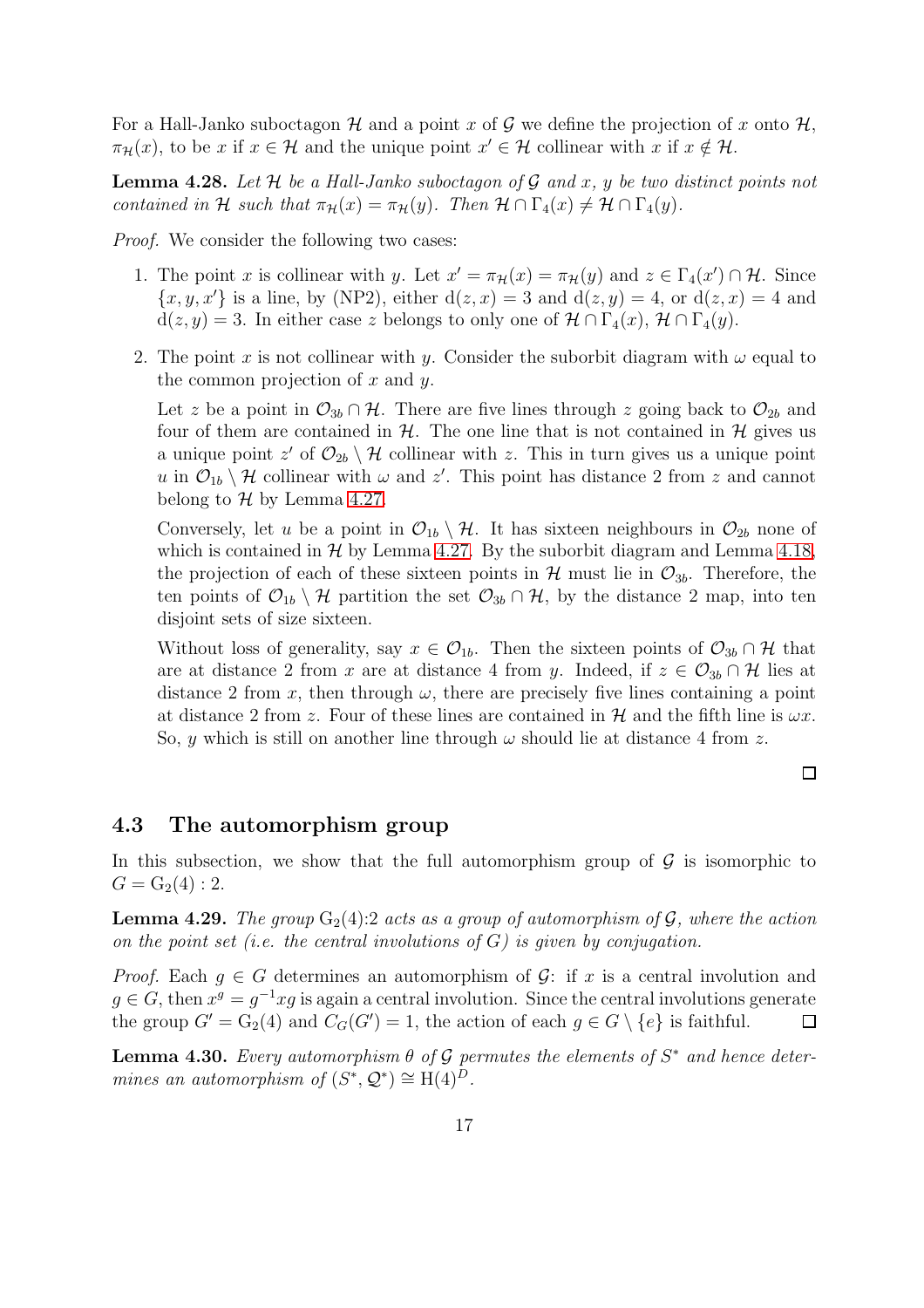*Proof.* The automorphism  $\theta$  permutes the quads of G and hence the lines of G that can be obtained as intersections of two quads.  $\Box$ 

<span id="page-17-1"></span>**Lemma 4.31.** Suppose  $\theta$  is an automorphism of  $\mathcal{G}$  fixing each line of  $S^*$ . Then  $\theta$  is the *identity.*

*Proof.* Let x be an arbitrary point of  $\mathcal{G}, L = \{x, y, z\}$  a line through x not belonging to  $S^*$  and Q the unique quad through L. The lines of  $S^*$  contained in Q determine a spread of the  $W(2)$ -quad Q. Inside Q, it is easily seen that L is the unique line of Q meeting  $L_x$ ,  $L_y$  and  $L_z$ . From  $L_x^{\theta} = L_x$ ,  $L_y^{\theta} = L_y$  and  $L_z^{\theta} = L_z$ , it then follows that  $x^{\theta} = x$ .  $\Box$ 

<span id="page-17-2"></span>**Proposition 4.32.** *The full automorphism group of*  $\mathcal G$  *is isomorphic to*  $G_2(4)$  : 2*.* 

*Proof.* By Lemmas [4.30](#page-16-1) and [4.31,](#page-17-1)  $|Aut(\mathcal{G})| \leq |Aut(H(4)^{D})| = |G_2(4):2|$ . Lemma [4.29](#page-16-2) then implies that  $Aut(\mathcal{G}) \cong G_2(4):2$ .  $\Box$ 

It is possible to give another proof of Proposition [4.32](#page-17-2) based on the following lemma.

<span id="page-17-3"></span>**Lemma 4.33.** Let H be a subgroup of  $G_2(4):2$  isomorphic to  $J_2:2$ . Then every automor $phism \theta$  of  $S_H \cong HJ$  *extends to precisely one automorphism of*  $G$ *.* 

*Proof.* The action of  $\theta$  on the point set of  $\mathcal{S}_H$  is given by conjugation by a suitable element of  $H \cong J_2:2$ . This conjugation also determines an automorphism of  $\mathcal{G}$ . To show that  $\theta$ extends to at most one automorphism of  $\mathcal{G}$ , we must show that every automorphism  $\varphi$  of G that fixes each point of  $\mathcal{S}_H$  must be trivial. But this is implied by Lemma [4.28.](#page-16-3)  $\Box$ 

Since there are 416 Hall-Janko suboctagons, Lemma [4.33](#page-17-3) implies that  $|Aut(\mathcal{G})| \leq 416$ .  $|Aut(HJ)| = 416 \cdot |J_2:2| = |G_2(4):2|$ . Lemma [4.29](#page-16-2) then again implies that  $Aut(\mathcal{G}) \cong$  $G_2(4)$ : 2. In fact, this reasoning also gives that the automorphism group is transitive on the Hall-Janko suboctagons, but we already knew this in advance as all maximal subgroups isomorphic to  $J_2:2$  are conjugate.

## <span id="page-17-0"></span>5 The Suzuki tower

Let  $\mathcal{S}_0$ ,  $\mathcal{S}_1$ ,  $\mathcal{S}_2$ ,  $\mathcal{S}_3$  be the near polygons and  $\Gamma_0$ ,  $\Gamma_1$ ,  $\Gamma_2$ ,  $\Gamma_3$ ,  $\Gamma_4$  the graphs of the Suzuki tower as mentioned in Section [1.](#page-0-0) Then we know that  $S_0 = H(2,1), S_1 = H(2)^D, S_2 = HJ$ and  $S_3 = \mathcal{G}$ , where H(2, 1) is the unique generalized hexagon of order (2, 1). We define  $\mathcal{S}_{-1}$ to be the partial linear space on nine points and four lines obtained from the  $(3 \times 3)$ -grid by removing two disjoint lines (and keeping the points incident with these two lines). We define  $S'_{-2}$  to be a line with three points and  $S''_{-2}$  to be a coclique of size 3 (no lines).

The graphs  $\Gamma_i$  with  $i = 0, 1, 2, 3$  can all be obtained in a similar way from the near polygons  $S_i$  and some of their subgeometries. It can easily be verified that  $\Gamma_0$  is isomorphic to the graph whose vertices are the subgeometries of  $S_0$  isomorphic to  $S_{-1}$ , where two such subgeometries are adjacent whenever they intersect in a subgeometry isomorphic to  $\mathcal{S}_{-2}'$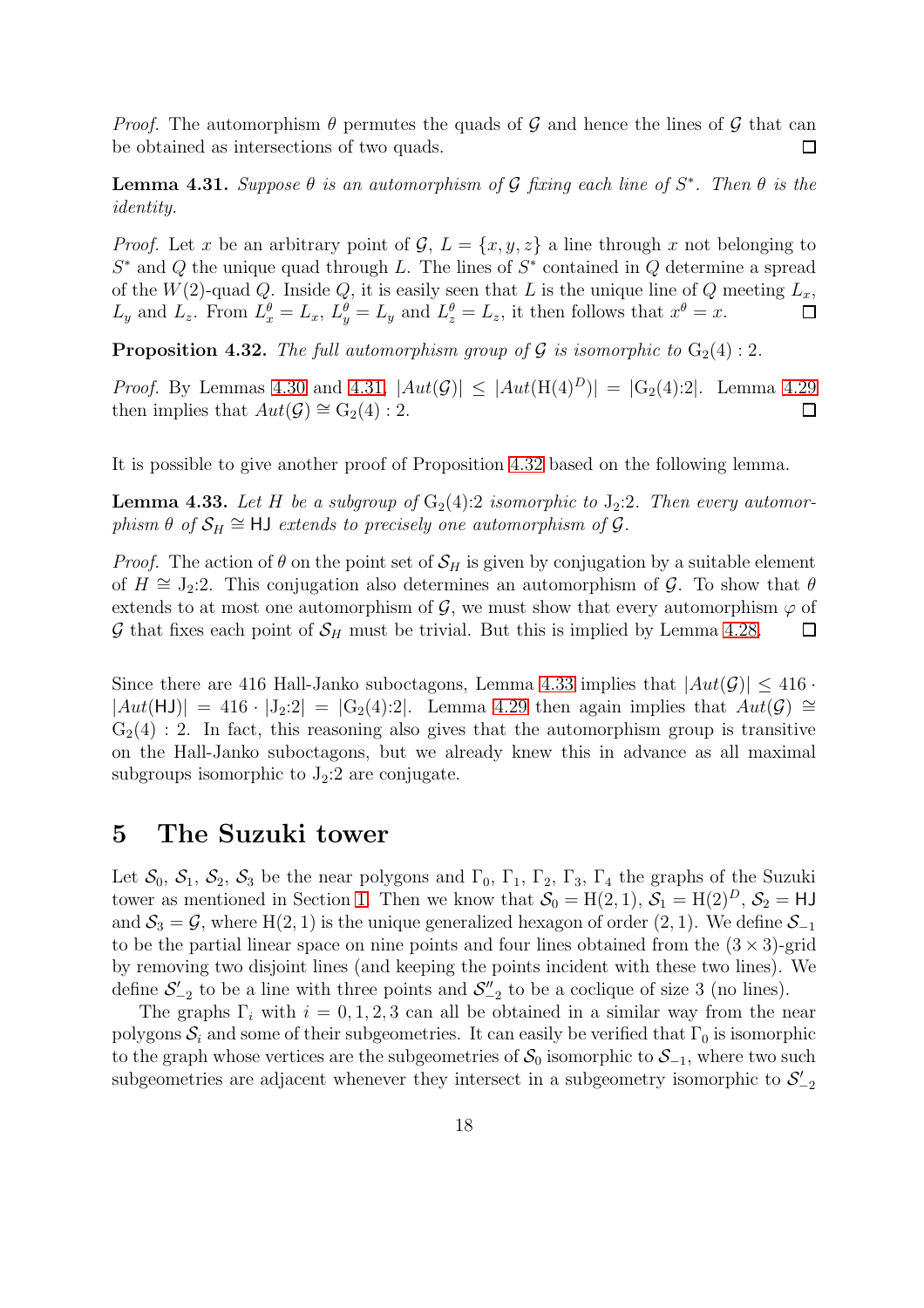or  $\mathcal{S}_{-2}''$ . The graph  $\Gamma_i$  with  $i = 1, 2$  is known to be isomorphic to the graph whose vertices are the subgeometries of  $S_i$  isomorphic to  $S_{i-1}$ , where two subgeometries are adjacent whenever they intersect in a subgeometry isomorphic to  $S_{i-2}$ . We prove an analogous property<sup>[2](#page-18-0)</sup> for the graph  $\Gamma_3$ .

<span id="page-18-1"></span>**Lemma 5.1.** *The*  $G_2(4)$ -graph  $\Gamma_3$  *is isomorphic to the graph*  $\Gamma'$  *whose vertices are the Hall-Janko suboctagons of* G*, where two Hall-Janko suboctagons are adjacent whenever they intersect in a subgeometry isomorphic to*  $H(2)^D$ .

*Proof.* The  $G_2(4)$ -graph is the graph whose vertices are the maximal subgroups of  $G_2(4)$ isomorphic to  $J_2$ , where two such maximal subgroups are isomorphic if they intersect in a subgroup isomorphic to  $G_2(2) \cong U_3(3)$ .

It is well-known that the Hall-Janko near octagon HJ has 100 subhexagons isomorphic to  $H(2)^{D}$ , and that these are in bijective correspondence with the 100 maximal subgroups of  $J_2$  isomorphic to  $G_2(2)'$ . The points of a subhexagon are the central involutions contained in the corresponding maximal subgroup. Moreover, these central involutions generate the maximal subgroup.

For every subgroup H of  $G_2(4)$ , denote by  $\Sigma_H$  the set of central involutions contained in H. If  $H \cong J_2$ , then the geometry  $\mathcal{S}_H$  induced on the subspace  $\Sigma_H$  is isomorphic to HJ. By Lemma [4.26,](#page-15-1) the map  $H \mapsto \mathcal{S}_H$  defines a bijection between the 416 maximal subgroups of  $G_2(4)$  isomorphic to  $J_2$  and the 416 Hall-Janko suboctagons of  $\mathcal G$ . We show that this map defines an isomorphism between the  $G_2(4)$ -graph and the graph Γ'. Take two mutually distinct subgroups  $H_1$  and  $H_2$  of  $G_2(4)$  isomorphic to  $J_2$ .

If  $H_1$  and  $H_2$  are two adjacent vertices of the G<sub>2</sub>(4)-graph, then the subgeometries  $\mathcal{S}_{H_1}$  and  $\mathcal{S}_{H_2}$  intersect in a subgeometry whose point set is  $\Sigma_{H_1} \cap \Sigma_{H_2} = \Sigma_{H_1 \cap H_2}$ , i.e. in a subgeometry isomorphic to  $H(2)^D$  as  $H_1 \cap H_2 \cong G_2(2)'.$ 

Conversely, suppose that  $\mathcal{S}_{H_1}$  and  $\mathcal{S}_{H_2}$  intersect in a subgeometry isomorphic to  $H(2)^D$ . Then  $\Sigma_{H_1} \cap \Sigma_{H_2}$  contains all central involutions that are contained in a certain  $G_2(2)$ 'subgroup  $K_i$  of  $H_i \cong J_2$ ,  $i = 1, 2$ . Since all these central involutions generate  $K_i$ , the groups  $K_1$  and  $K_2$  are equal, say to K. As K is a maximal subgroup of both  $H_1$  and  $H_2$ , we have  $K = H_1 \cap H_2$ , i.e.  $H_1$  and  $H_2$  are adjacent in the  $G_2(4)$ -graph.

Lemma [5.1](#page-18-1) is precisely Theorem [1.3.](#page-2-0) The graphs  $\Gamma_0$ ,  $\Gamma_1$ ,  $\Gamma_2$ ,  $\Gamma_3$  of the Suzuki tower can all be constructed from the near polygons  $S_0$ ,  $S_1$ ,  $S_2$ ,  $S_3$  and some of their subgeometries. Theorem [1.4](#page-2-1) which we will now prove says that this is also true for the remaining graph  $\Gamma_4$  in the Suzuki tower. In fact, the construction given in Theorem [1.4](#page-2-1) is a translation (in terms of subgeometries of  $S_3 = \mathcal{G}$  of the original construction of the Suzuki graph [\[25\]](#page-23-3). We wish to note that it is also possible to give similar constructions for the other graphs of the Suzuki tower by translating their original constructions in terms of substructures of a suitable  $S_i$ . We will omit these other constructions here.

<span id="page-18-0"></span><sup>&</sup>lt;sup>2</sup>A similar property holds for the complements: The complement of  $\Gamma_i$  with  $i = 0, 1, 2, 3$  is isomorphic to the graph whose vertices are the subgeometries of  $S_i$  isomorphic to  $S_{i-1}$ , where two distinct subgeometries are adjacent whenever they intersect in the perp of a point (in any of these two subgeometries).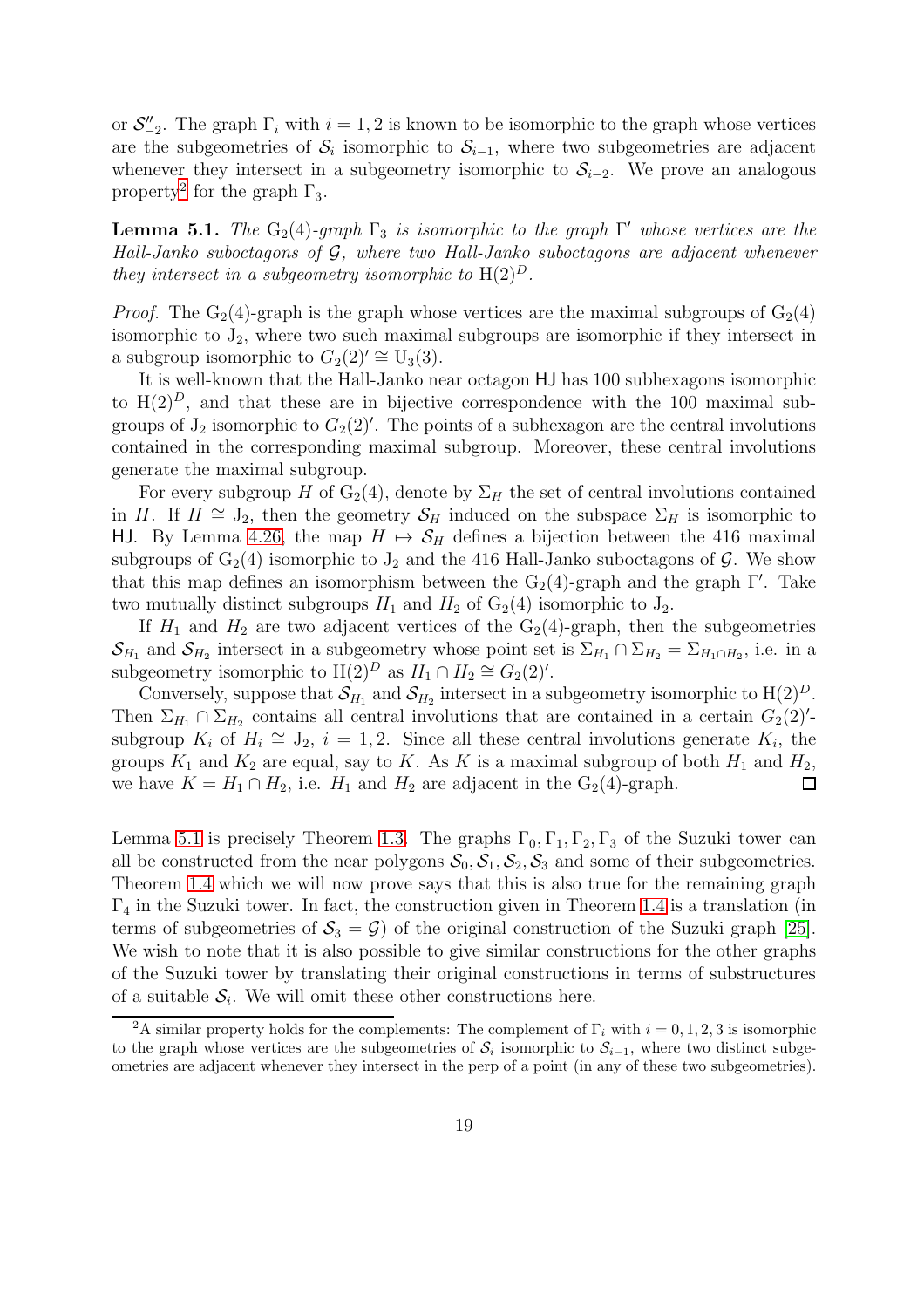Let us first review the original construction of the Suzuki Tower (see [\[25\]](#page-23-3) or [\[19\]](#page-23-16)). Let  $\Delta = \Gamma_{i-1}, \Gamma = \Gamma_i$  and  $H = Aut(\Delta)$  for some  $i \in \{1, 2, 3, 4\}.$  The graph  $\Gamma$  is constructed from the graph  $\Delta$  as follows.

Let  $\infty$  be an extra symbol. Let S be the conjugacy class of 2-subgroups of type 2A if  $i = 1, 2$  or 3. In the remaining case,  $i = 4$ , let S be the conjugacy class of  $2^2$ -subgroups of H generated by 2A-involutions x and y such that  $[H: N_H(\langle x, y \rangle)] = 1365$  (the long root subgroups). Define the vertex set of  $\Gamma$  as  $V(\Gamma) := {\infty} \cup V(\Delta) \cup S$ . Vertex  $\infty$  is made adjacent to all the elements of  $V(\Delta)$ , two vertices in  $V(\Delta)$  are adjacent if they are adjacent as vertices of  $\Delta$ , a vertex  $x \in S$  is adjacent to a vertex  $v \in V(\Delta)$  if a non trivial element of the subgroup corresponding to x fixes v, and two vertices x, y in S are adjacent if x, y considered as subgroups of H do not commute but there exists a  $z \in S$ that commutes with both of them.

In the case  $i = 4$ ,  $\Delta$  is the G<sub>2</sub>(4)-graph and  $H \cong G_2(4):2$ . We know that the vertices of  $\Delta$  can be put in 1-1 correspondence with the Hall-Janko suboctagons of G and that the elements of S (the long root subgroups) can be put in 1-1 correspondence with the lines of the spread  $S^*$ . Two long root subgroups are adjacent whenever they do not commute, but there exists a long root subgroup that commutes with both. In terms of properties of  $\mathcal{G}$ , this means that the corresponding lines of  $S^*$  must lie at distance 2 from each other in the near polygon. By Lemma [4.33](#page-17-3) we know that every automorphism stabilizing a Hall-Janko suboctagon  $H$  must be a conjugation by an element of the  $J_2:2$ -subgroup corresponding to H. From this it follows that if  $x \in S$  and  $v \in V(\Delta)$ , then a non-trivial element of the subgroup corresponding to x fixes  $v$  if and only if the spread line corresponding to  $x$ intersects the Hall-Janko suboctagon corresponding to  $v$ . This all implies that the graph as defined in Theorem [1.4](#page-2-1) must be isomorphic to the Suzuki graph  $\Gamma_4$ .

Remark: There are other known strongly regular graphs that can be constructed from substructures of these near polygons in a similar way as Theorems [1.3](#page-2-0) and [1.4.](#page-2-1) For example, it is known that the Hall-Janko near octagon contains 280 copies of the generalized octagon of order  $(2, 1)$ , denoted as  $GO(2, 1)$ , as convex subgeometries (cf. Proposition 4.7) in [\[28\]](#page-23-17)), with every pair of distinct  $GO(2, 1)$ 's intersecting in 5 or 15 points. Computations showed that the graph defined on these 280 suboctagons, where adjacency is defined by intersection in 15 points is an  $srq(280, 36, 8, 4)$  (this fact was communicated to Andries Brouwer who has included it on his website [\[8\]](#page-22-8)).

Computations with subgeometries of  $G$  also showed that if  $\mathcal{N}_1$  is a Hall-Janko suboctagon and  $\mathcal{N}_2$  a  $\mathcal{G}'$ -suboctagon then  $\mathcal{N}_1 \cap \mathcal{N}_2$  is either isomorphic to  $H(2, 1)$  or  $GO(2, 1)$ . These intersections give us 56 suboctagons of  $\mathcal{G}'$  isomorphic to  $GO(2,1)$ , with every pair of distinct  $GO(2, 1)$ 's intersecting in 5 or 9 points. We can define a graph on these 56 suboctagons by defining adjacency as intersection in 9 points. Computations revealed that this is an  $srg(56, 10, 0, 2)$  necessarily isomorphic to the unique strongly regular graph with those parameters, the well known Sims-Gewirtz graph. We can also construct the graph  $s\tau q(162, 56, 10, 24)$ , which is the second subconstituent of the McLaughlin graph [\[23\]](#page-23-11), by taking the elements of  $\{\infty\}$ , A and B as vertices where A is the set of 56 sub  $GO(2, 1)$ 's of  $\mathcal{G}'$  and B the set of 105 lines of  $S^*$  that are contained in  $\mathcal{G}'$ . Then join  $\infty$  to all vertices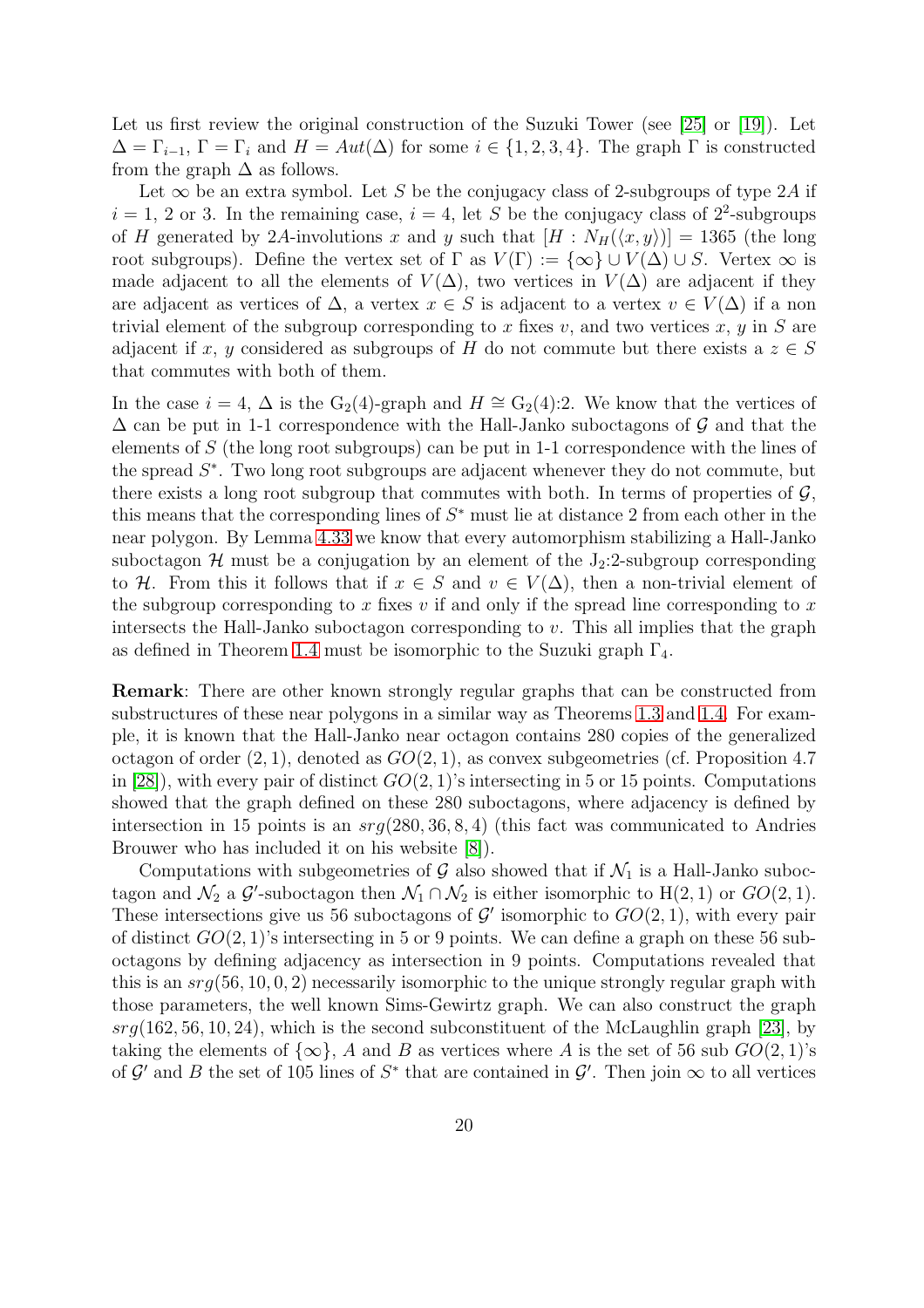in  $\tilde{A}$ , join two distinct vertices of  $\tilde{A}$  if the corresponding suboctagons intersect in 9 points, join a vertex of  $A$  to all vertices of  $B$  that correspond to a line intersecting the suboctagon, and join two vertices of B if the lines are at distance 2.

## <span id="page-20-0"></span>A The original construction of the near octagon

In this appendix, we give another description of the near octagon  $\mathcal{G}$ . This description was the first description we had for this new near octagon and arose while the authors were studying near polygons that contain HJ as an isometrically embedded subgeometry. We define a *valuation* of HJ as a map from the point set of HJ to N satisfying:

- (V1) There exists at least one point with f-value 0.
- (V2) Every line L of HJ contains a unique point  $x_L$  such that  $f(x) = f(x_L) + 1$  for every point  $x \neq x_L$  of L.

Two valuations  $f_1$  and  $f_2$  of HJ are called *neighboring* if there exists an  $\epsilon \in \mathbb{Z}$  (necessarily belonging to  $\{-1,0,1\}$  such that  $|f_1(x) - f_2(x) + \epsilon| \leq 1$  for every point x of HJ. The number  $\epsilon$  is uniquely determined, except when  $f_1 = f_2$ , in which case there are three possible values for  $\epsilon$ , namely  $-1$ , 0 and 1.

Now, suppose that  $f_1$  and  $f_2$  are two neighboring valuations of HJ and let  $\epsilon \in \{-1,0,1\}$ such that  $|f_1(x) - f_2(x) + \epsilon| \leq 1$  for every point x of HJ. If x is point such that  $f_1(x) =$  $f_2(x) - \epsilon$ , then we define  $f'_3(x) := f_1(x) - 1 = f_2(x) - \epsilon - 1$ . If x is a point such that  $f_1(x) \neq$  $f_2(x) - \epsilon$ , then we define  $f'_3(x) := \max(f_1(x), f_2(x) - \epsilon)$ . If we put  $f_3(x) := f'_3(x) - m$ , where  $m \in \{-1, 0, 1\}$  is the minimal value attained by  $f'_3$ , then  $f_3$  is again a valuation of HJ, which we will also denote by  $f_1 * f_2$ . The map  $f_1 * f_2$  is well-defined: if  $f_1 = f_2$ , then there are three possibilities for  $\epsilon$ , but for each of them, we would have  $f_1 * f_2 = f_1 = f_2$ . The following properties hold: (i)  $f_2 * f_1 = f_1 * f_2 = f_3$ ; (ii)  $f_1$  and  $f_3$  are neighboring valuations and  $f_1 * f_3 = f_2$ ; (iii)  $f_2$  and  $f_3$  are neighboring valuations and  $f_2 * f_3 = f_1$ .

The *valuation geometry*  $V$  of  $HJ$  is defined as the partial linear space whose points are the valuations of HJ and whose lines are the triples  $\{f_1, f_2, f_3\}$ , where  $f_1, f_2$  and  $f_3$  are three mutually distinct valuations of  $HJ$  such that  $f_1$  and  $f_2$  are neighboring valuations and  $f_3 = f_1 * f_2$ . The valuation geometry V can provide useful information about near polygons containing HJ as an isometrically embedded full subgeometry:

<span id="page-20-1"></span>Lemma A.1. *Let* S *be a near polygon with three points per line containing* HJ *as an isometrically embedded subgeometry. For every point* x of  $S$ , let  $f_x$  be the map from the *point set of* HJ *to* N *sending each point* y *of* HJ *to*  $d(x, y) - m$ *, where* m *is the distance between* x *and* HJ*. Then the following holds:*

- (1) For every point x of S,  $f_x$  is a valuation of HJ.
- (2) For every line  $\{x, y, z\}$  of S, either  $f_x = f_y = f_z$  or  $\{f_x, f_y, f_z\}$  is a line of  $\mathcal V$ .

*Proof.* This is easily deduced from Property (NP2) in the definition of valuation, see e.g. [\[4,](#page-22-9) Lemma 2.2].  $\Box$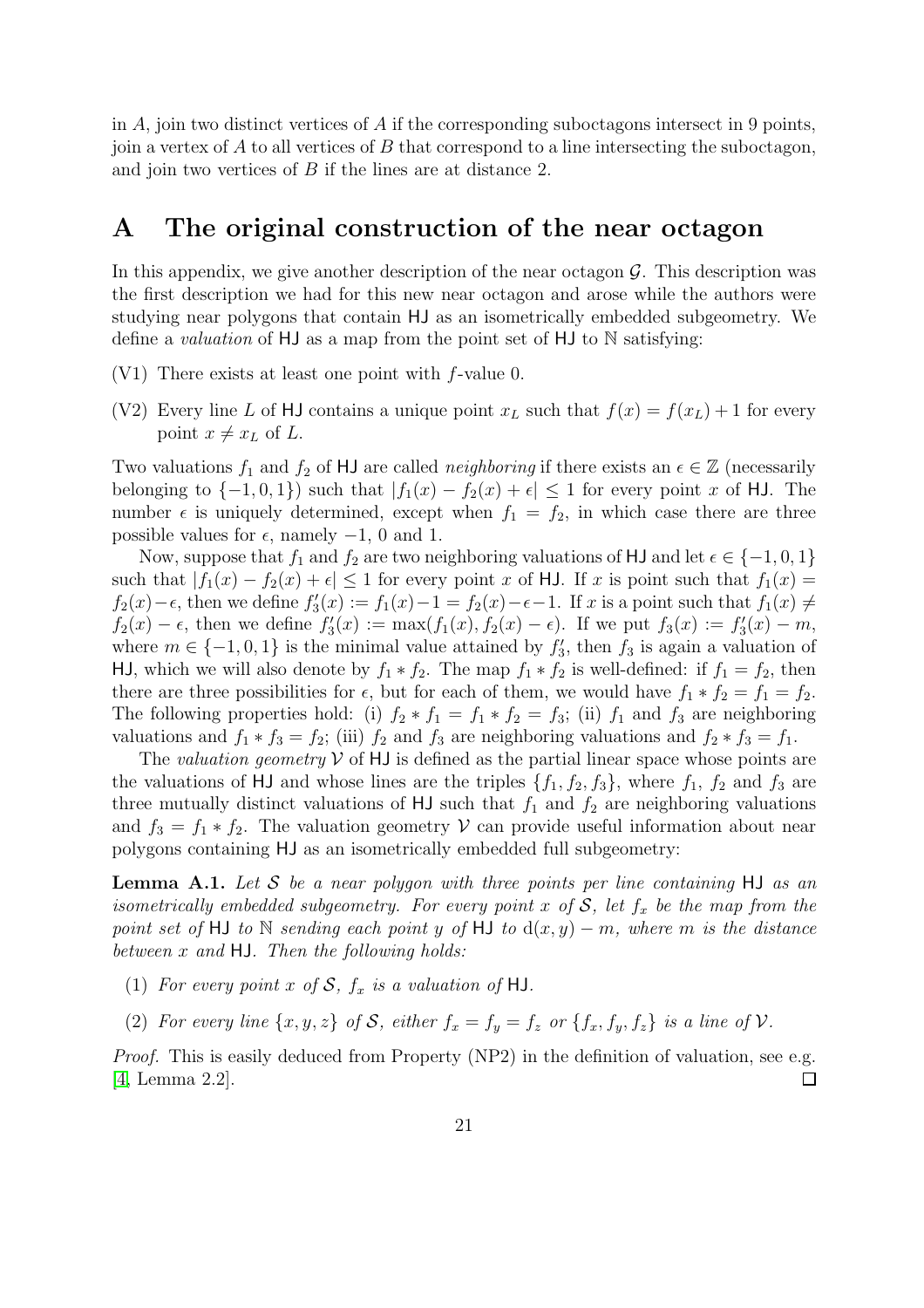| Type | ₩    |   |    | value distribution   |
|------|------|---|----|----------------------|
|      | 315  |   |    | [1,10,80,160,64]     |
| B    | 630  | 3 |    | [1,10,112,192,0]     |
|      | 3150 | 3 |    | [1,26,128,160,0]     |
|      | 1008 | € | 5  | [5,110,200,0,0]      |
| E.   | 2016 | 9 | 25 | [25, 130, 160, 0, 0] |

Table 1: The valuations of Hall-Janko near octagon

<span id="page-21-0"></span>

| Type             | А | R  |   | I) | F, |
|------------------|---|----|---|----|----|
| $\overline{AAA}$ | 5 |    |   |    |    |
| ABB              | 1 | 1  |   |    |    |
| $\overline{ACC}$ | 5 |    |   |    |    |
| BBB              |   | 5  |   |    |    |
| BBC              |   | 10 | 1 |    |    |
| CCC              |   |    | 9 |    |    |
| CDD              |   |    | 4 | 25 |    |
| <b>DDD</b>       |   |    |   | 6  |    |
| DEE              |   |    |   |    |    |
| EEE              |   |    |   |    | 6  |

<span id="page-21-1"></span>Table 2: The lines of the valuation geometry

For the purpose of studying near polygons containing HJ as an isometrically embedded subgeometry, the authors determined all valuations of HJ with the aid of GAP, see [\[5\]](#page-22-7). It turns out that there are 7119 valuations which fall into five isomorphism classes, see Table [1.](#page-21-0) In this table,  $M_f$  denotes the maximal value attained by a valuation f and  $\mathcal{O}_f$  denotes the set of points with value 0. The number of points with a given value  $i \in \{0, 1, 2, 3, 4\}$ can be found as the  $(i + 1)$ -th entry in "value distribution".

Subsequently, we have determined the possible line types for the lines of  $\mathcal V$ , together with information saying how many lines of each type are incident with a given point of Type  $T \in \{A, B, C, D, E\}$ . This information can be found in Table [2.](#page-21-1)

Now, take the subgeometry  $\mathcal V'$  of order  $(2,10)$  of  $\mathcal V$  whose points are the valuations of Type A, B, C, and whose lines are the lines of Type AAA, ABB, ACC, BBC, CCC. Computer computations showed that this is a near octagon (containing HJ as a full suboctagon). Computer computations also revealed that  $G_2(4)$ : 2 was the most likely candidate for the full automorphism group (see Section [1\)](#page-0-0). An attempt to construct the near octagon directly from the group  $G_2(4)$ :2 was successful and resulted in the description given in Theorem [1.1.](#page-1-0) We end this appendix by showing that the geometries  $\mathcal G$  and  $\mathcal V'$ are indeed isomorphic.

**Proposition A.2.** The near octagon  $\mathcal G$  is isomorphic to  $\mathcal V'$ .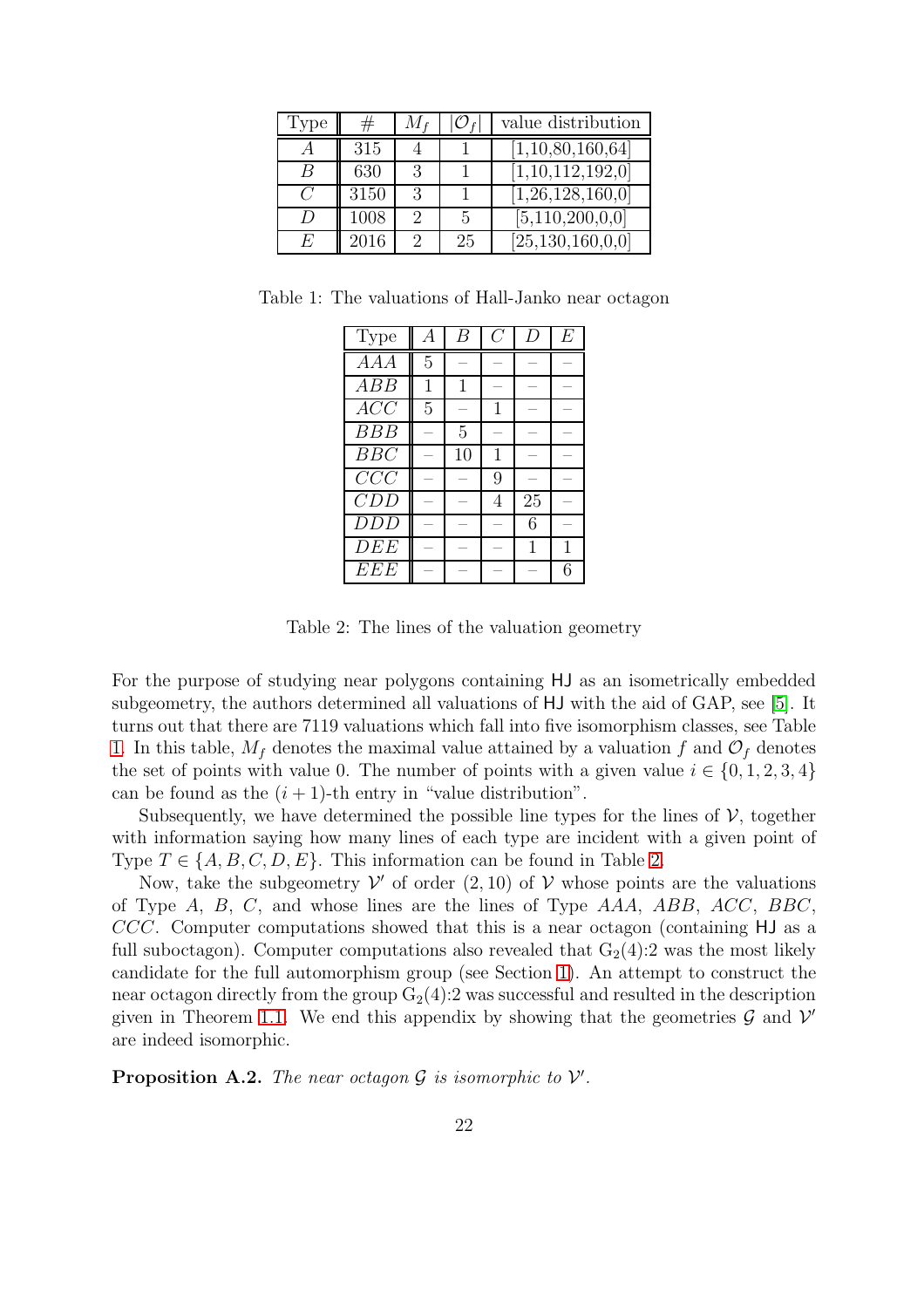*Proof.* Regard HJ as a full subgeometry of  $G$ . Then HJ is isometrically embedded into G by Lemma [4.23.](#page-14-1) By Lemma [A.1,](#page-20-1) every point x of G will induce a valuation  $f_x$  of HJ. This valuation is of Type A if and only if  $x$  belongs to HJ. By Lemma [4.27,](#page-15-0) each induced valuation has a unique point with value 0. So, all induced valuations have Type A, B or C. By Lemma [4.28,](#page-16-3) all induced valuations are distinct, implying that the 4095 induced valuations are precisely the 4095 valuations of HJ that have Type A, B or C. Now, every point of  $\mathcal G$  is incident with precisely 11 lines. By looking at the columns "A" and "C" of Table [2,](#page-21-1) we see that all lines of  $\mathcal V$  of Type AAA, ABB, ACC, BBC and CCC should be induced (in the sense of Lemma [A.1\(](#page-20-1)2)). The number of such lines of  $V$  is equal to  $\frac{315\cdot5}{3} + 315\cdot1 + 315\cdot5 + 3150\cdot1 + \frac{3150\cdot9}{3} = 15015$ . Since G has  $\frac{4095\cdot11}{3} = 15015$  lines, we see that the lines of  $V$  that are induced are precisely the lines of Type AAA, ABB, ACC, BBC and CCC. We can now conclude that  $\mathcal G$  and  $\mathcal V'$  are isomorphic. □

### Acknowledgment

The authors wish to thank Andries Brouwer for discussions on the topics of the paper and his helpful comments. They also thank the anonymous referees for their detailed reports and constructive remarks.

# <span id="page-22-1"></span>References

- <span id="page-22-3"></span>[1] M. Aschbacher. Flag structures on Tits geometries. *Geom. Dedicata* 14 (1983), 21–32.
- <span id="page-22-4"></span>[2] M. K. Bardoe. The universal embedding for the involution geometry of the Suzuki sporadic simple group. *J. Algebra* 186 (1996), 447–460.
- <span id="page-22-9"></span>[3] M. K. Bardoe. The universal embedding for the involution geometry of  $Co<sub>1</sub>$ . J. Al*gebra* 217 (1999), 555–572.
- [4] A. Bishnoi and B. De Bruyn. On semi-finite hexagons of order  $(2,t)$ containing a subhexagon. To appear in *Ann. Comb.* (2016). Preprint at <http://arxiv.org/abs/1503.05865>.
- <span id="page-22-7"></span><span id="page-22-5"></span>[5] A. Bishnoi and B. De Bruyn. Computer code for "A new near octagon and the Suzuki tower". <http://cage.ugent.be/geometry/preprints.php>.
- [6] A. Bishnoi and B. De Bruyn. Characterizations of the Suzuki tower near polygons. To appear in *Des. Codes Cryptogr.* (2016). Preprint at <http://arxiv.org/abs/1510.07919>.
- <span id="page-22-8"></span><span id="page-22-6"></span>[7] A. Bishnoi and B. De Bruyn. The  $L_3(4)$  near octagon. In preparation.
- <span id="page-22-2"></span>[8] A. E. Brouwer. The Cohen-Tits near octagon on 315 points. <http://www.win.tue.nl/~aeb/graphs/HJ315.html>.
- <span id="page-22-0"></span>[9] A. E. Brouwer, A. M. Cohen, J. I. Hall and H. A. Wilbrink. Near polygons and Fischer spaces. *Geom. Dedicata* 49 (1994), 349–368.
- [10] A. E. Brouwer, A. M. Cohen and A. Neumaier. *Distance-regular graphs*. Springer-Verlag, Berlin, 1989.